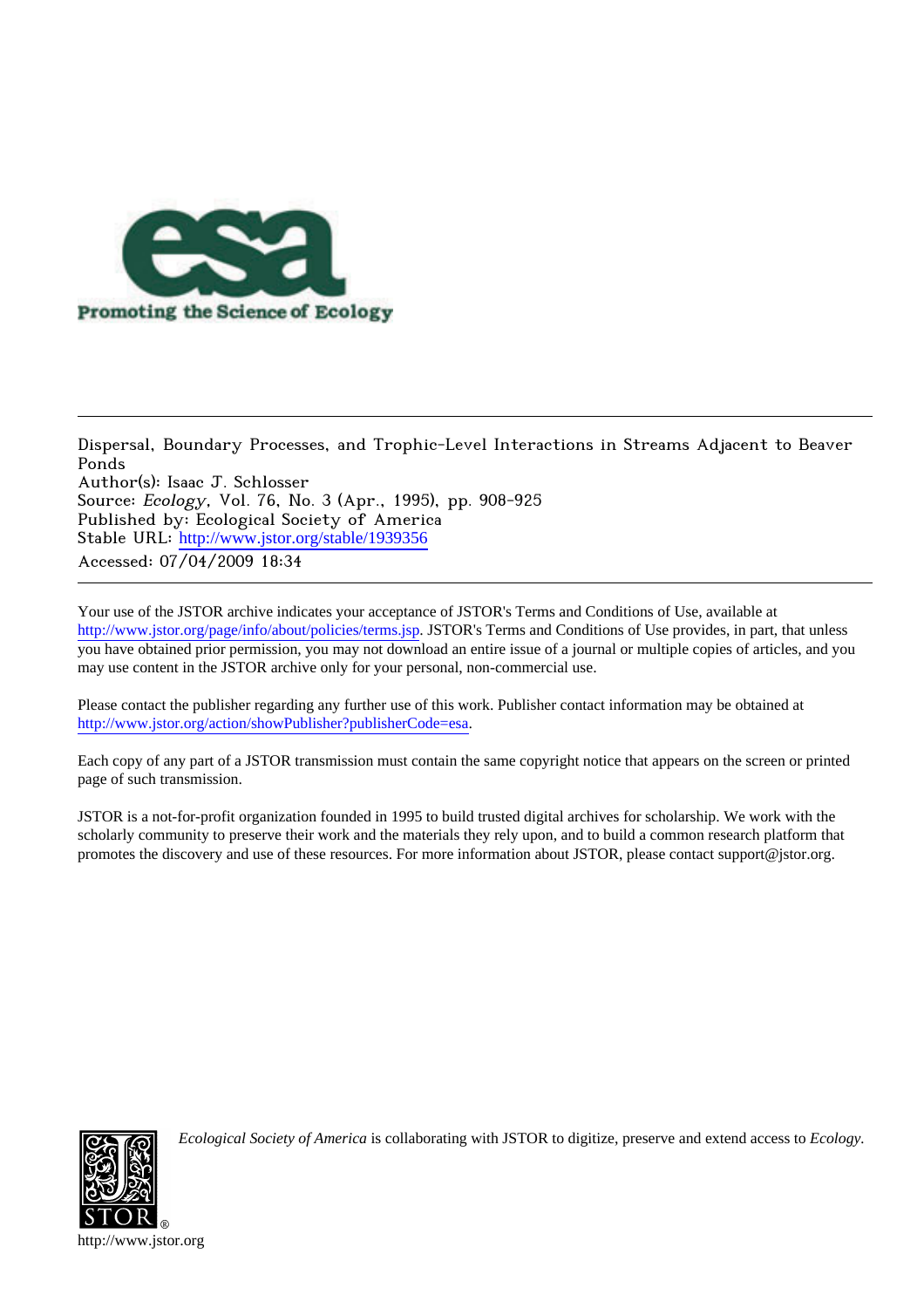# **DISPERSAL, BOUNDARY PROCESSES, AND TROPHIC-LEVEL INTERACTIONS IN STREAMS ADJACENT TO BEAVER PONDS'**

**ISAAC J. SCHLOSSER** 

**Department of Biology, University Station, Grand Forks, North Dakota 58202-9019 USA** 

**Abstract. I combined long-term (10 yr) descriptive and short-term experimental studies in a headwater stream in northern Minnesota to assess: (1) the effect of annual variation in stream discharge and spatial proximity of beaver (Castor canadensis) ponds on lotic fish abundance and (2) the subsequent influence of discharge and fish predation on lotic invertebrate colonization. Considerable annual variation in fish density occurred in the stream over the 10-yr period, particularly in pool habitats. Increased fish density was associated with increased stream discharge and creation of beaver ponds downstream from the study site. Weir traps used to monitor directional (upstream vs. downstream) fish movement during the last 4 yr of the study indicated annual changes in fish density were associated with the amount of fish dispersal occurring along the stream segment. Downstream fish movement, out of an upstream beaver pond occurred primarily during periods of elevated stream discharge. Upstream movement, out of a downstream beaver pond, occurred over a broader range of discharge conditions. A controlled, "split-stream," experiment examining the effect of very low vs. elevated discharge on upstream fish movement indicated, however, that upstream movement of fish out of beaver ponds was also reduced by very low discharge conditions. Movement data for individual fish species revealed considerable variation among the taxa in the tendency for downstream vs. upstream movement, due to variation in the morphology of upstream vs. downstream beaver ponds and its subsequent effect on the composition of fish dispersing from these source areas. Most fish movement occurred over relatively brief time periods, suggesting life history and developmental processes were critical in influencing the timing of dispersal. Size structure of fishes captured in the stream indicated predominantly older age classes (>age I) of fish were dispersing along the stream. However, based on the occurrence of age 0 individuals only 1 of 12 species, the creek chub (Semotilus atromaculatus), routinely reproduced in the stream.** 

**Experiments conducted in an artificial stream located below one of the beaver ponds indicated discharge and fish predation have potentially strong and interactive effects on invertebrate colonization in stream ecosystems. Differences in colonization of riffles and pools under low vs. elevated discharge and fish vs. no-fish treatments suggested, however, that the interactive effect of these factors on invertebrate colonization was variable over even small spatial scales. Elevated discharge increased invertebrate colonization in riffles but decreased invertebrate colonization in pools. Contrary to intuitive expectations, fish predation reduced invertebrate colonization more under elevated than low discharge conditions, particularly in pool habitats.** 

**Taken together, these results suggest: (1) beaver ponds act as reproductive "sources" for fish on the landscape, while adjacent stream environments act as potential reproductive "sinks," (2) large-scale spatial relationships between beaver ponds and streams, along with the influence of discharge on the permeability of the boundaries between these habitats, are critical in controlling fish dispersal between ponds and streams and the subsequent abundance and composition of fish in lotic ecosystems, and (3) fish predation and discharge have potentially cascading effects on invertebrate colonization in lotic ecosystems.** 

**Key words: beaver ponds; boundary processes; Castor canadensis; colonization;fish assemblages; fish dispersal; invertebrates; landscape ecology; lotic ecosystems; Minnesota; predator-prey interactions; stream discharge; trophic-level interactions.** 

#### **INTRODUCTION**

**Many aquatic vertebrates exhibit complex life cycles, with various life history stages using widely separated habitats (Sale 1978, 1979, Wilbur 1980, Werner and Gilliam 1984). Future empirical and theoretical developments concerning the ecology of organisms** 

**<sup>I</sup>Manuscript received 6 January 1994; revised 15 September 1994; accepted 16 September 1994.** 

**with such spatially complex life cycles require an integration of the influence dispersal-related processes and local trophic level interactions have on population and assemblage dynamics (Pulliam 1988, Roughgarden et al. 1988, Wiens 1989). Critical dispersal-related processes include: (1) the "supply" of juveniles or adults to the community, which can come from either local or distant habitat patches and hence may or may not be strongly influenced by local trophic interactions**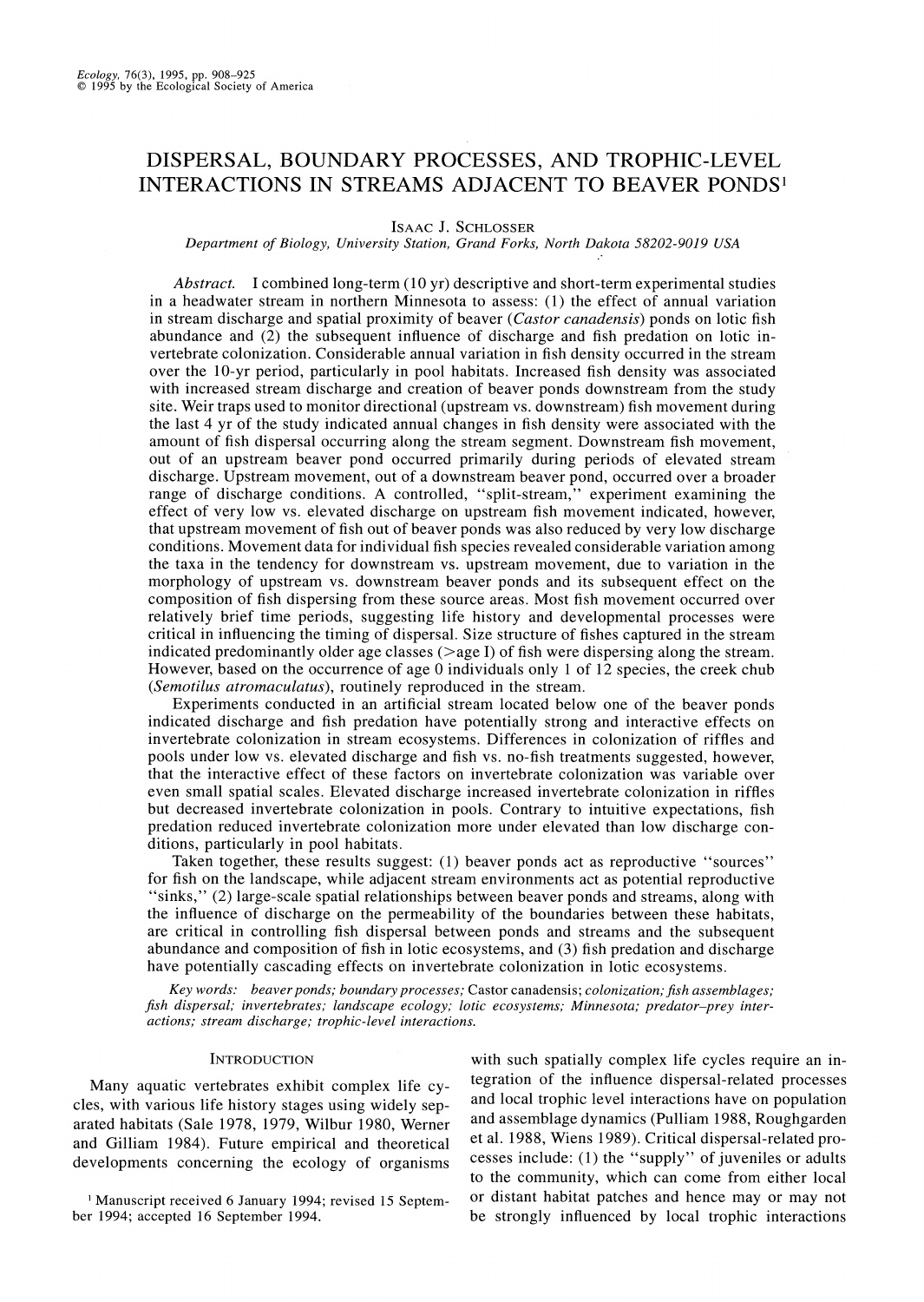**(Sale 1978, 1979, Roughgarden et al. 1988), (2) the influence of environmentally mediated extinction-colonization processes with the associated exchange of individuals between discrete habitat patches (Hanski and Gilpin 1991), and (3) the role of boundary processes, which can regulate the nature of exchanges between adjacent landscape elements (Wiens et al. 1986, Hardt and Forman 1989, Dunning et al. 1992, Schlosser 1995). Local trophic interactions that are likely to be critical include the effect of size-specific predation between trophic levels (Kerfoot and Sih 1987), competitive bottlenecks within trophic levels (Osenberg et al. 1992), and the role of ontogenetic niche shifts in mediating both competitive and predator-prey interactions (Wilbur 1980, Mittelbach 1981, Werner and Gilliam 1984).** 

**In this paper I combine a 10-yr descriptive study with a short-term experimental study to examine the influence of dispersal-related processes and local trophic level interactions on fish assemblages in streams adjacent to beaver (Castor canadensis) ponds. Specifically, I use a 10-yr data set to assess the effect of temporal changes in stream discharge and temporal changes in the spatial proximity of beaver ponds on the colonization, abundance, age structure, and recruitment of fish in stream ecosystems. I then conducted an experiment in an artificial stream below a beaver pond to assess the influence of discharge and fish predation on invertebrate colonization.** 

**I focused on the influence of spatial proximity of beaver ponds on fish assemblages in adjacent stream environments because the boundary between beaver ponds and streams was, historically, a fundamental component of large-scale spatial heterogeneity in north temperate aquatic habitats (Naiman et al. 1986, 1988). I focused on the effect of discharge on interactions between ponds and streams because variation in discharge is a fundamental component of temporal environmental variability in streams (Resh et al. 1988) and because previous research suggested discharge was a critical abiotic variable influencing colonization of invertebrates and fish (Schlosser and Ebel 1989, Schlosser 1992). Finally, I focused on the interactive effect of discharge and fish predation on invertebrate abundance because exchange (immigration/emigration) processes, which are likely to be strongly influenced by stream discharge (Schlosser and Ebel 1989, Schlosser 1992), have been hypothesized as being critical in influencing the effect of predator-prey interactions on invertebrate abundance (Cooper et al. 1990, Flecker 1992, Sih and Wooster 1994). Furthermore, the "supply" of invertebrate resources is a potentially important competitive bottleneck for insectivorous fish production in small stream ecosystems (Mason 1976, Angermeier 1982, Schlosser 1987a, Schlosser and Angermeier 1990).** 

#### **STUDY SITE AND SPATIAL DISTRIBUTION OF BEAVER PONDS**

**I conducted the study from 1983 to 1992 in Gould Creek, a headwater tributary of the Mississippi River.**  Gould Creek is located  $\approx$  4–6 km west of the University **of Minnesota Forestry and Biological Station at Lake Itasca, Minnesota, USA. It is a high gradient (10 m/ km), 2-3 m wide, stream with well-developed pool and riffle habitats. It originates as the drainage outlet of Beaver Lake (Fig. 1), which is a natural, 8 m deep pond that has been increased in area and depth by a 2 m high beaver dam at its outlet. Fish species commonly collected in Beaver Lake (I. J. Schlosser, personal observation and unpublished data) included northern pike (Esox lucius), largemouth bass (Micropterus salmoides), pumpkinseed sunfish (Lepomis gibbosus), black bullhead (Ictalurus melas), yellow perch (Perca flavescens), blacknose shiner (Notropis heterolepis), common shiner (Notropis cornutus), and fathead minnow (Pimephales promelas).** 

**Temporal variation in the spatial distribution of beaver dams and beaver ponds occurred along Gould Creek during the 10-yr study (Fig. 1). From 1983 to 1987 the only beaver dam on Gould Creek was at the outlet of Beaver Lake. This dam collapsed in July of 1987 due to extremely high precipitation and storm runoff (Stock and Schlosser 1991) but was rebuilt by the spring of 1988. Beaver activity subsequently increased along Gould Creek during the spring and summer of 1989, associated with increased abundance of beaver due to declining fur prices and reduced beaver trapping throughout the region. By mid-August of 1989 several new ponds were created in the lower reaches of Gould Creek and these ponds persisted through the summer of 1992 (Fig. 1). The ponds in the lower reaches of Gould Creek were shallower than Beaver Lake,**  with a maximum depth of 1.0–2.0 m. Fish species com**monly collected in these ponds (I. J. Schlosser, personal observation and unpublished data) included the brook stickleback (Culaea inconstans), brassy minnow (Hybognathus hankinsoni), northern redbelly dace (Phoxinus eos), finescale dace (Phoxinus neogaeus), fathead minnow, creek chub (Semotilus atromaculatus), blackchin shiner (Notropis heterodon), and pumpkinseed sunfish.** 

#### **METHODS AND MATERIALS**

**Seasonal and annual variation in precipitation and**  stream stage in Gould Creek.—I obtained precipitation **records from the University of Minnesota weather station at Lake Itasca. Stream stage was routinely mea**sured from mid-April to mid-August (1984–1992)  $\approx$  4 **km downstream from Beaver Lake on Sucker Creek, with a Leopold and Stevens Type F continuous stage recorder. Stream stage was a reliable indicator of the frequency of elevated vs. low discharge during the 10 yr study. Stream stage was not, however, a reliable**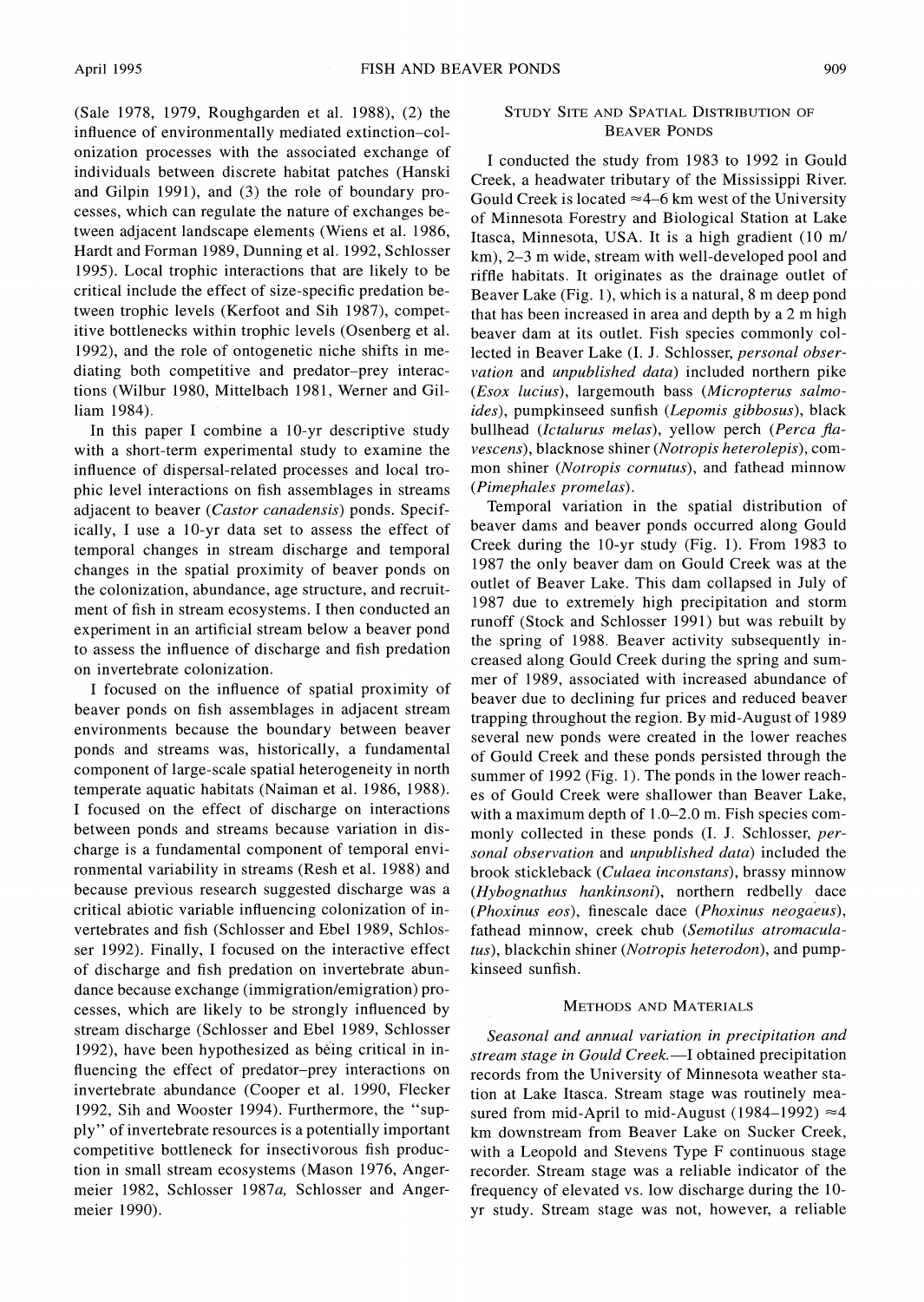

**FIG. 1. Spatial habitat relationships and environmental conditions in Gould Creek, Minnesota from 1983 to 1992. Note that stream stage data were not available for 1983 and 1989.** 

**indicator of absolute discharge over the 10-yr period because of channel sedimentation in the vicinity of the gauge in late 1985. To indicate general trends in seasonal and annual variation in precipitation and stream stage, I calculated total precipitation and mean stream stage for May-August during each of the 10 yr.** 

**Temporal variation in abundance, age structure, and**  recruitment of fishes in Gould Creek.—To establish the **influence of changes in spatial proximity of beaver ponds, stream discharge, and local habitat structure on the assemblage structure of fish in Gould Creek, I sampled the fish and habitat structure in the stream over the 1 0-yr period. Fish were sampled below Beaver Lake but above Pond 1 (Fig. 1) with two techniques, electroseining (1983-1992) and minnow trapping (1984- 1992).** 

**Electro-seining was used to establish the distribution of fish in riffle vs. pool habitats and their age/size structure. Electro-seining was conducted twice per year in spring (mid-late May) and summer (mid-late August). Ten stream reaches (five pools and five riffles), with a combined length of 140 m, were normally sampled. However, only four riffles and four pools were sampled after August 1989 because one riffle and one pool had been modified for experimental purposes. Each riffle and pool was sampled separately. Sampling was conducted with a 7 m long electric-seine powered by a generator with a maximum capacity of 1500 V and 8.7 A at 60 Hz alternating current. Block seines (4.8 mm mesh) were placed at the upper and lower ends of each habitat prior to sampling. Each habitat was electroseined twice and fish picked up with 4.8 mm mesh dip** 

**nets. Absolute efficiency of the sampling procedure has been previously discussed in detail (Larimore 1961, Schlosser 1982, Schlosser and Ebel 1989) and ranges from 40 to 80% of the fish captured for most cyprinids, centrarchids, and catastomids, with an average of 50- 60%. The procedure is not effective at capturing fish below -20 mm total length (I. J. Schlosser, personal observation). Most fish were measured to the nearest millimetre in the field and returned to the stream. Fish**  were separated into three age groups  $(0, I, and >1)$ **based on size-frequency distributions. Use of size-frequency distributions for aging fish results in some misclassification because of overlapping sizes of different age groups. It is, however, most effective at segregating age 0 and I individuals (Jerald 1983). Habitat complexity, as indicated by depth, current, and substrate complexity was also measured in each riffle and pool immediately after fish sampling. The sampling protocol and method of calculating habitat complexity followed the procedures outlined by Gorman and Karr (1978) and Schlosser (1982).** 

**I also sampled the fish in Gould Creek with minnow traps to assess if samples collected at a higher frequency exhibited patterns of annual variation in adult (>age 0) abundance similar to those documented with electro-seining. Fish were normally sampled from mid-April until mid-August for 2 d, every 2 wk with stan**dard, unbaited Gee's minnow traps  $(40 \times 19 \text{ cm}, \text{ open}$ **ing 2.5 cm, mesh 0.5 cm). Three traps were placed in each of the five pools, from 1984 to 1989, for a total of 15 traps. Only four pools were sampled from 1990 to 1992 because one pool had been modified for ex-**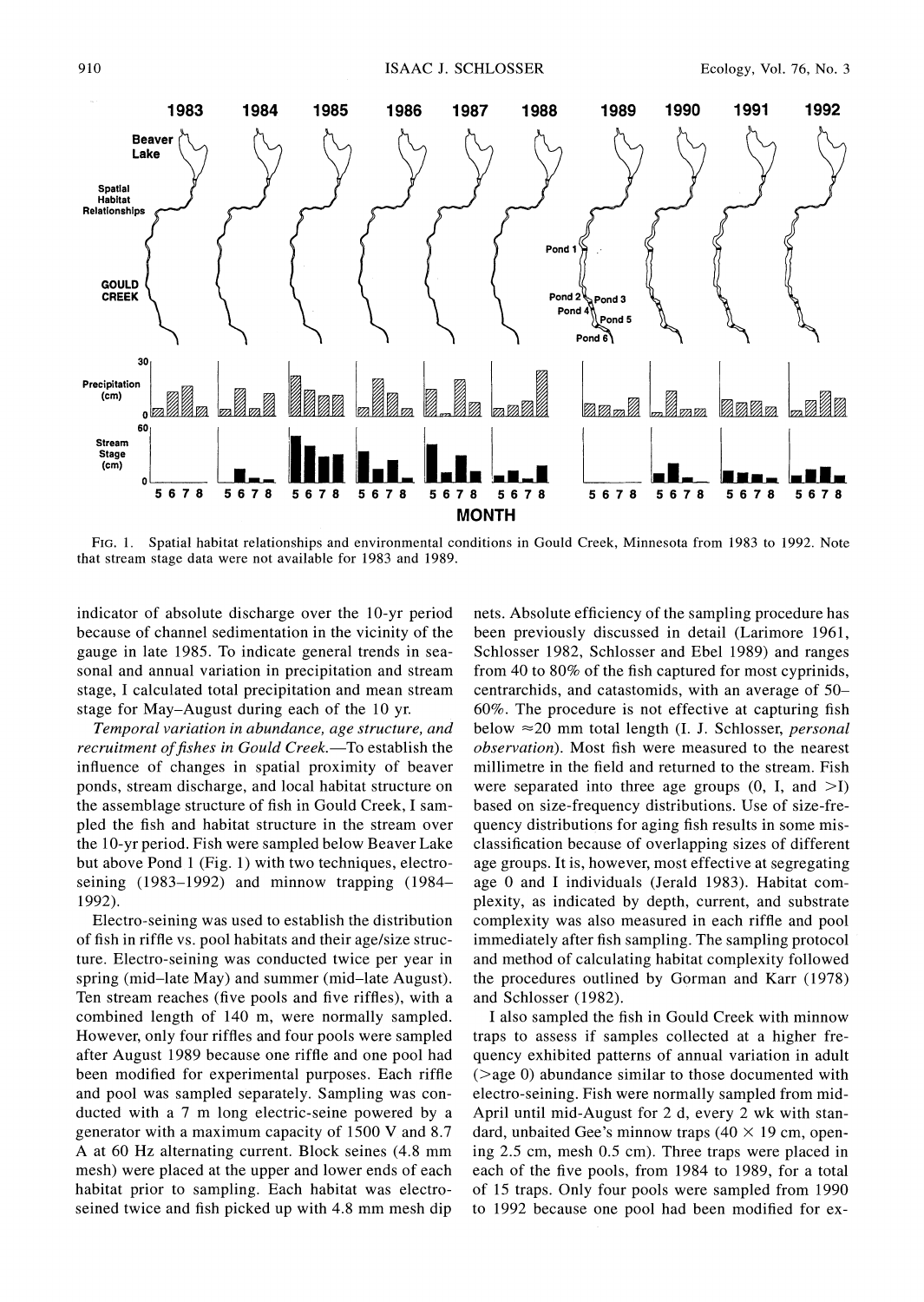**perimental purposes. The traps were anchored on the bottom with metal frames, with one trap on each edge of the stream and one in the middle. Fish were removed every 24 h, counted, and returned to the stream.** 

**Directional fluxes of fish movement in Gould**  Creek.—I used weir traps during the last 4 yr of the **study (1989-1992) to monitor seasonal and annual variation in upstream and downstream movement of adult fish (>age 0). Weir traps were part of a "splitstream" apparatus used in a flow manipulation exper**iment. The split-stream apparatus was located  $\approx 60$  m below the dam at Beaver Lake but  $\approx$  150 m above Pond **1 (Fig. 1). It consisted of a 10 m long riffle and 20 m long pool split into right and left halves by wooden boards, with 0.3 cm thick and 15 cm wide steel plates in a groove along the bottom edge of the boards. The steel plates were pounded into the substrates to assure water could not move from one side of the stream to the other. At the downstream end of the split-stream segment, "fish-tight" wooden and aluminum frames were constructed to hold four directional weir traps. Each of the four weir traps (two directed upstream and two downstream, alternating across the stream) were**   $\approx$  30  $\times$  30  $\times$  30 cm in size and were constructed of **0.6 cm diameter steel rod, 2.5 cm diameter angle iron, and 0.6-cm mesh "hardware cloth." Smaller meshed hardware cloth could not be used because of excessive clogging of the screen by organic material transported downstream. Consequently, only fish >age 0 were effectively captured by the traps. Fish were "funneled"**  into small  $(5 \times 10 \text{ cm})$  openings on the traps by v**shaped "wings" and lids on the traps were hinged to allow fish removal. Weir traps were run almost continuously from mid-April to mid-August in 1989-1992. Time and funding constraints prevented the traps from being operated from 1983 to 1988. Fish were normally removed from the traps and traps cleaned of debris twice each day; early morning (0700-0800) and evening (1900-2000). Traps were cleaned of debris more frequently during periods of elevated discharge. Fish were counted and returned to the stream in the direction they were moving. Stream stage was measured during the operation of the traps with a Leopold and Stevens Type F continuous stage recorder located in the pool directly upstream from the weir traps.** 

**The descriptive association between stream stage and fish movement suggested downstream fluxes of fish movement occurred primarily during periods of high discharge but upstream fluxes occurred over a broader range of flow conditions. I conducted a controlled experiment to directly assess the influence of low vs. elevated discharge on reach selection by fish moving upstream. I elevated the discharge on one side of the split stream but kept the other as a low flow control to directly test the hypothesis that fish prefer to move upstream out of beaver ponds during elevated rather than low flow conditions. The experiment was conducted during a period of relatively stable but very low** 

**discharges from 31 May to 28 June 1989. Discharge was elevated by siphoning water from Beaver Lake to the split-stream apparatus with three 5 cm diameter flexible plastic pipes. Valves on the pipes were adjusted daily to maintain relatively stable flow conditions. Stream stage at the outlet of the riffle in the split-stream**  apparatus was elevated by  $\approx$  2 cm throughout the 4-wk **period in the elevated (experimental) relative to the low flow (control) side of the stream and discharge was**  more than doubled (experimental  $\bar{X} = 5.75$  L/s, control  $\bar{X} = 2.47$  L/s). Since weir traps were continuously mon**itored from mid-April until mid-August of 1989, pretreatment, treatment, and posttreatment data on fish movement were available from both the elevated and low flow sides of the stream.** 

**Effect of discharge and fish predation on invertebrate colonization.-Since discharge appeared to strongly influence dispersal between beaver ponds and streams, I assessed how discharge and fish predation interacted to influence benthic invertebrate colonization in streams associated with beaver ponds. I conducted a factorial experiment in a series of artificial streams located in the uppermost reaches of Gould Creek, directly below the dam at Beaver Lake but to the west of the main stream channel (Schlosser 1987b, Schlosser and Ebel 1989). Water was fed to the experimental streams via flexible 5 cm diameter plastic pipes that siphoned water over the beaver dam. Standard valves on the pipes regulated discharge.** 

**There were four lines of experimental streams, each consisting of two separate subunits, for a total of eight subunits. In addition to a 0.5 m "headwater" box into which water for each subunit was released, the subunits were partitioned into four habitat compartments (each**  compartment  $0.5 \times 1.0$  m) by wooden dividers with **holes cut that would potentially allow fish, insects, and water to move between compartments. The compartments represented two habitats typically found in Gould Creek. Riffles were shallow (4-6 cm maximum depth), fast water (2% slope) habitats with gravel substrates overlain by rocks 80-110 mm in diameter. Pools were deep (40-45 cm maximum depth), slow water (1 % slope) habitats with sand substrates. Riffle and pool habitats alternated in the 8 subunits so there were a total of 16 riffle-pool sequences. The fish treatment in any given riffle-pool sequence was maintained by 0.6 cm mesh screening at the upstream and downstream end of the sequence. In addition, all compartments were covered with 0.6-cm mesh hardware cloth lids to prevent access by terrestrial predators.** 

**To examine the simultaneous influence of discharge and fish predation on invertebrate colonization, invertebrate densities in riffle-pool sequences were determined at the end of a 5-wk colonization period under two different flow regimes and in the presence and absence of fish predators. The experiment was conducted from 16 May to 19 June 1991, which was a seasonal period when a large amount of postwinter re-**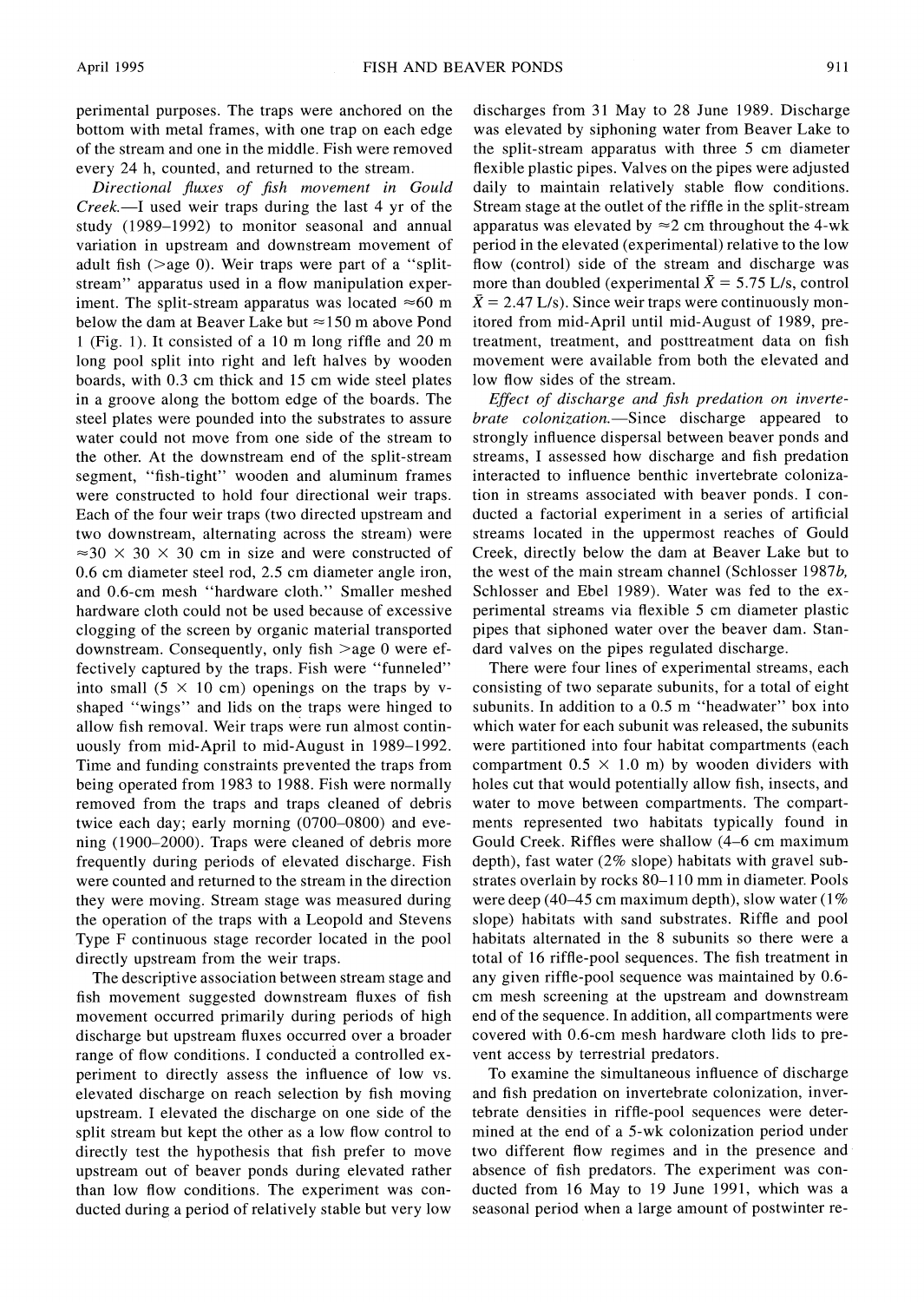**colonization of Gould Creek by fish and invertebrates normally occurred (Schlosser and Ebel 1989, Schlosser 1992). Prior to the start of the experiment, natural sand, gravel, and rock substrates were gathered from Gould Creek and allowed to air-dry. A fixed quantity of substrate was then placed in the appropriate compartments of the experimental stream. One of four different treatments was established in a given pool-riffle sequence; low discharge (0.30-0.33 L/s) with fish, low discharge no fish, elevated discharge (1.35-1.45 L/s) with fish, and elevated discharge no fish. Two of the stream lines were low discharge treatments and two were elevated discharge treatments. All treatments were run concurrently but constraints on water availability prevented each subunit within a line from having an independent water supply. To minimize the potential influence of bias due to either position or contagion effects (Hurlbert 1984), the front riffle-pool sequence in each stream line was not used and the three replicates of each treatment were randomly assigned to the remaining rifflepool sequences.** 

**All fish used in the experiment were collected with minnow traps in Gould Creek. The experiment was initiated by starting the flow in the streams and placing two individuals of four different species in the appropriate riffle-pool sequence. The species and total**  lengths of fish  $(\bar{X} \pm 1 \text{ s})$  were chosen to mimic the **predominant taxa and size classes of fish in Gould Creek. They included the brook stickleback (Culae in***constans*;  $56.6 \pm 1.1 \text{ mm}$ , northern redbelly dace (*Phoxinus eos*; 59.8  $\pm$  0.9 mm), brassy minnow (*Hybognathus hankinsoni*;  $67.3 \pm 1.1$  mm), and creek chub (*Semotilus atromaculatus*;  $56.8 \pm 1.6$  mm). The den**sity of fish, 2 fish/M2 per species and 8 fish/M2 for all species combined, was above the average density of fish in Gould Creek when all the available habitat area was included in the density calculation. Because these species tend to aggregate in schools the density was, however, below the maximum density of fish commonly observed feeding within a given patch of habitat in the stream (I. J. Schlosser, personal observation).** 

**At the end of the experiment, flow was stopped and all compartments were simultaneously isolated with metal drop gates. The water in each compartment was filtered, substrates removed, and invertebrates elutriated from the substrates. All invertebrates from each compartment were then subsampled according to the procedure outlined by Waters (1969). All of the invertebrates in one-eighth of the sample were then enumerated and head capsule widths of insects measured with an ocular micrometer.** 

#### **RESULTS**

### **Temporal variation in precipitation and stream stage in Gould Creek**

**Substantial annual variation occurred in the amount of precipitation over the 10-yr period (Fig. 1). Total** 



**FIG. 2. Fish density in riffle and pool habitats of Gould Creek during spring (May) and summer (August) from 1983 to 1992.** 

**precipitation from May to August varied between years by as much as 2.4-fold; from a low of 24.2 cm in 1990 to a high of 59 cm in 1985. In general, 1983-1984 exhibited relatively normal levels of precipitation, 1985-1987 were relatively wet, and 1988-1992 were relatively dry (Fig. 1).** 

**Stream stage exhibited strong annual variation associated with changes in moisture conditions. Frequent and prolonged periods of elevated stream stage occurred throughout 1985 and to a lesser degree in 1986 and 1987 (Fig. 1). Although brief periods of elevated stream stage occurred in 1988-1992, mean stream stage was relatively low during this period (Fig. 1).** 

#### **Temporal and spatial variation in fish assemblage structure in Gould Creek**

**Total fish abundance.-Fish density in Gould Creek exhibited striking annual variation during the 10-yr period, particularly in pool habitats (Fig. 2). Temporal variation in fish density appeared to be associated with annual variation in stream discharge and the creation of downstream beaver ponds. Repeated-measure AN-OVAs for either spring or summer samples (Table 1) revealed significant (P < 0.05) annual variation in fish density in riffle and pool habitats, no significant habitat**   $\times$  time interaction ( $P > 0.30$ ), but a marginally significant  $(0.05 < P < 0.10)$  effect of habitat. Fish density **was high in pools and riffles during elevated discharge conditions in 1985-1986 and then increased again in 1990-1991, 1-2 yr after the creation of the downstream beaver ponds (Fig. 2). Fish density then decreased**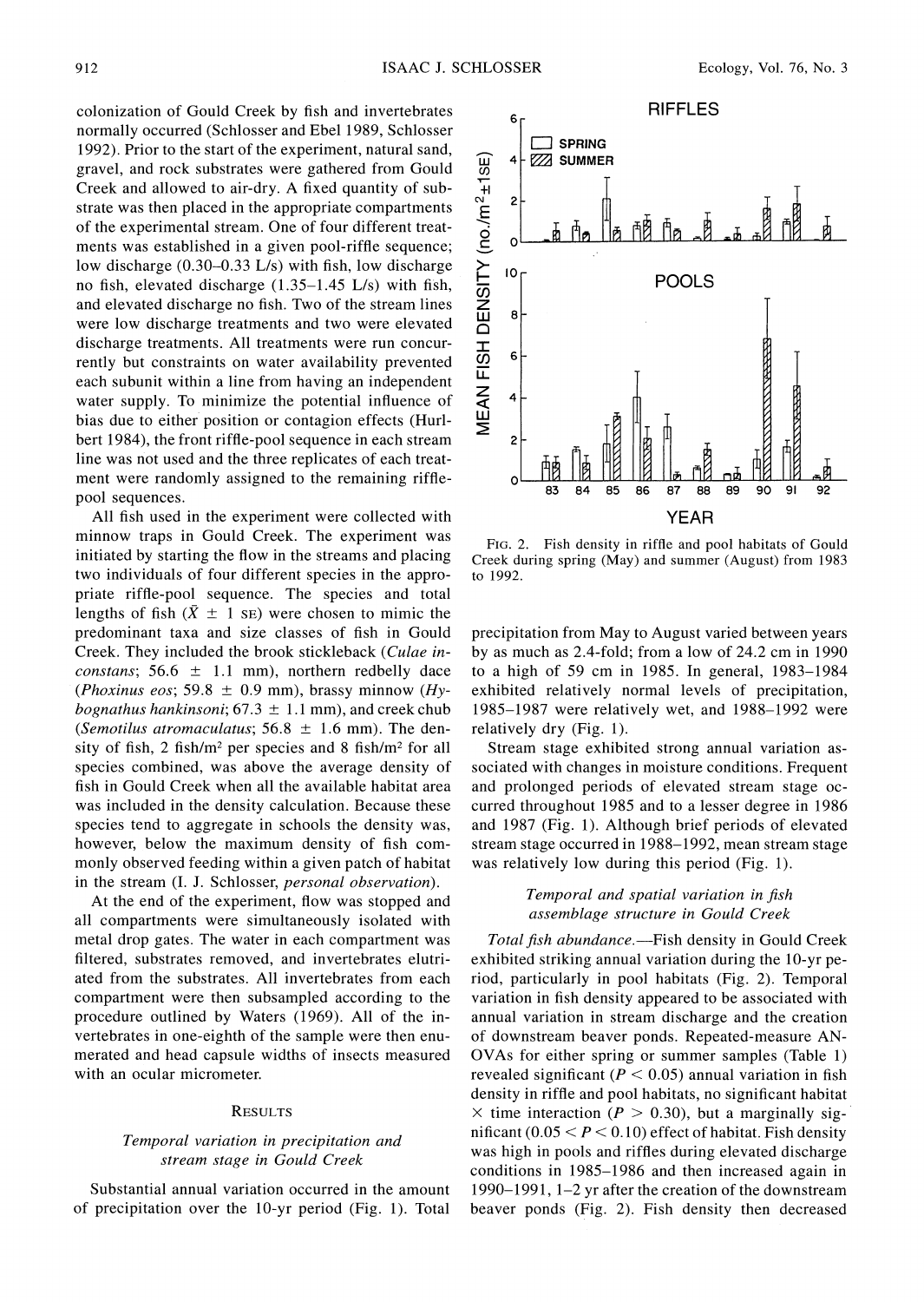| Sample sites with missing values are not included in the analysis. |  | TABLE 1. Summary of repeated-measures ANOVA for spring and summer samples examining the effect of habitat type<br>(riffle vs. pool) and year on the number of fish per square metre during 10 yr of sampling in Gould Creek, Minnesota. |
|--------------------------------------------------------------------|--|-----------------------------------------------------------------------------------------------------------------------------------------------------------------------------------------------------------------------------------------|
| Spring<br>Summer<br>Source of                                      |  |                                                                                                                                                                                                                                         |

| Source of             |    |           | Spring |        | Summer |      |      |        |  |  |
|-----------------------|----|-----------|--------|--------|--------|------|------|--------|--|--|
| variation             | df | <b>MS</b> |        |        | df     | MS   |      |        |  |  |
| Habitat               |    | 7.39      | 7.03   | 0.057  |        | 4.22 | 4.22 | 0.095  |  |  |
| Error                 | 4  | 1.05      |        |        |        | 1.00 |      |        |  |  |
| Year                  |    | 1.69      | 6.25   | < 0.01 | a      | 1.17 | 2.60 | < 0.05 |  |  |
| Year $\times$ Habitat |    | 0.25      | 0.92   | >0.50  | 9      | 0.52 | 1.15 | >0.30  |  |  |
| Error (Year)          | 36 | 0.27      |        |        | 45     | 0.45 |      |        |  |  |

again in 1992,  $\approx$ 3 yr after the creation of the down**stream beaver ponds. Pools tended to have higher densities of fish than riffles, with the difference between riffles and pools being greatest during periods of elevated fish density in 1985-1987 and 1990-1991 (Fig. 2).** 

**Considerable annual variation also occurred in seasonal timing of peak fish density (Fig. 2). From 1983 to 1987 fish densities were either higher in spring than summer (1984, 1986, 1987) or similar between the two seasons (1983, 1985). Peak fish densities after 1988 occurred in summer, particularly during the years of increased fish density in 1990 and 1991 (Fig. 2).** 

**Stepwise multiple regression, with forward selection of independent variables based on the amount of variance each variable explained (Ray 1982), was used to examine the influence of several environmental parameters on fish abundance in riffles and pools of Gould Creek (Table 2). This analysis reaffirmed the overriding importance of seasonal and annual environmental variability, rather than local stream habitat complexity, in influencing fish abundance in Gould Creek (Table 2). Season accounted for most of the variation in fish abundance in riffles and pools, followed by year and then local habitat complexity. Local habitat complexity accounted for <1 % of the variation in fish abundance in**  pools and only  $\approx$  5% in riffles after season and year **were included in the model (Table 2).** 

**TABLE 2. Summary of stepwise multiple regression with forward selection of independent variables, assessing the influence of habitat area, habitat complexity, number of species, season, and year on the total number of fish in riffle and pool habitats of Gould Creek, Minnesota.** 

| Step        | Variable<br>entered                             | Partial<br>R <sup>2</sup>            | Model $R^2$                          | F                             | P                                   |
|-------------|-------------------------------------------------|--------------------------------------|--------------------------------------|-------------------------------|-------------------------------------|
| Pools       |                                                 |                                      |                                      |                               |                                     |
| 2<br>3<br>4 | Season<br>Year<br>Habitat Com<br>Species        | 0.4097<br>0.0175<br>0.0057<br>0.0051 | 0.4097<br>0.4273<br>0.4330<br>0.4380 | 62.46<br>2.72<br>0.88<br>0.78 | 0.001<br>0.10<br>0.34<br>0.37       |
| Riffles     |                                                 |                                      |                                      |                               |                                     |
| 2<br>3<br>4 | Season<br>Year<br>Habitat Com<br><b>Species</b> | 0.3898<br>0.0242<br>0.0504<br>0.0105 | 0.3898<br>0.4140<br>0.4644<br>0.4749 | 52.38<br>3.34<br>7.52<br>1.58 | < 0.001<br>0.071<br>< 0.010<br>0.21 |

Species composition of fishes: electro-seining.— **Strong annual variation occurred in the relative abundance of fish species in Gould Creek (Fig. 3). Repeatedmeasure ANOVAs, using log density of individual taxa captured during electro-seining and a Greenhouse-Geisser (1955) correction for heterogeneity of variance,**  revealed significant ( $P < 0.001$ ) time  $\times$  species inter**actions. This indicates the various fish taxa exhibited fundamentally different patterns of annual variation in abundance. Several species, including the largemouth bass, black bullhead, blacknose shiner, common shiner, fathead minnow, and redbelly dace exhibited increased abundances during some of the high discharge years in 1985-1987 but were less abundant from 1988 to 1992 (Fig. 3). Several other species, including the brook stickleback, pumpkinseed sunfish, creek chub, and yellow perch exhibited relatively low abundances in 1983-1987 but increased abundances in 1988-1992 (Fig. 3).** 

Species composition of fishes: minnow trapping.-**Minnow trap samples, which were collected at a higher frequency than electro-seine samples, also revealed strong annual variation in the relative abundance of species over the 9 yr of sampling (Fig. 4). Furthermore, the patterns of annual variation in species' abundances were qualitatively similar to those observed with electro-seining. Largemouth bass, black bullhead, blacknose shiner, common shiner, and fathead minnow all tended to be more abundant in the stream from 1984 to 1987 than from 1988 to 1992. In contrast, the brook stickleback, pumpkinseed sunfish, creek chub, and yellow perch all exhibited increased abundances between 1988 and 1992. Finally, all of the species exhibited substantial temporal variation in abundance within years, with many taxa exhibiting increased abundances during only one or two of the sampling periods (Fig. 4).** 

Age structure and recruitment of fishes.—A limited **number of age classes were present for most of the fish species in Gould Creek, suggesting only a portion of their life cycle was spent in the stream (Appendix). Colonization of the stream in May, for instance, was predominantly by fish >age I, especially among those species (e.g., black bullhead, fathead minnow, common shiner, and brassy minnow) that were abundant during**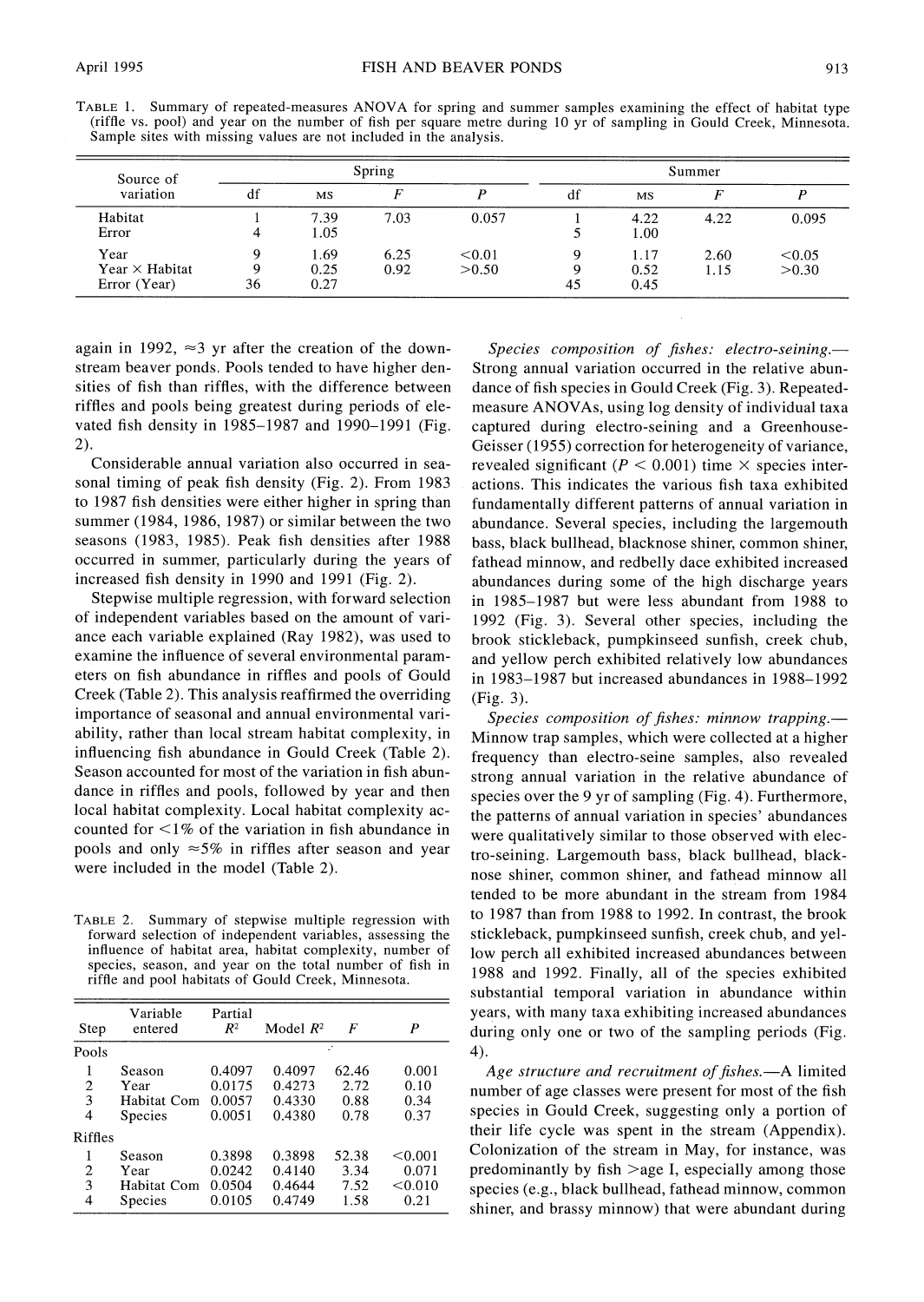

**FIG. 3. Density of 12 fish species in Gould Creek from 1983 to 1992. Values based on electro-seine samples collected in riffle and pool habitats during spring (May) and summer (August). The circles are mean density, narrow vertical bars are**   $\pm 1$  SE. Note that the magnitude of the values on the ordinate varies among the taxa.

**the high discharge conditions of 1985-1987. Creation of downstream beaver ponds in 1989 was associated with increased age structure complexity for some species, e.g., brook stickleback, but most species still exhibited few age classes. The blackchin shiner, for example, was one of the most abundant fish during the period of increased fish abundance in the spring of 1990 but virtually all of these fish were age I individuals (Appendix).** 

**Furthermore, most of the fish species did not reproduce in Gould Creek (Table 3). Age 0 largemouth bass were captured in Gould Creek in 8 of the 10 yr (Table 3) but bass >age I were never captured or observed in the stream (Appendix). This suggests adult largemouth**  **bass reproduced in other habitats, probably Beaver Lake (I. J. Schlosser, personal observation), with some young subsequently moving into the adjacent stream environment. Furthermore, age 0 individuals were either rarely or never present for several of the other species (Table 3). Age 0 fathead minnow, common shiner, and blacknose shiner were never captured in Gould Creek during the entire 10-yr period. Age 0 brassy minnow and blackchin shiner were present in only 1 of 10 yr and redbelly dace, brook stickleback, and yellow perch in 3 of 10 yr. The only fish species, other than the largemouth bass, with age 0 fish present during >5 of the 10 yr was the creek chub (Table 3), a species widely documented as completing its life cy-**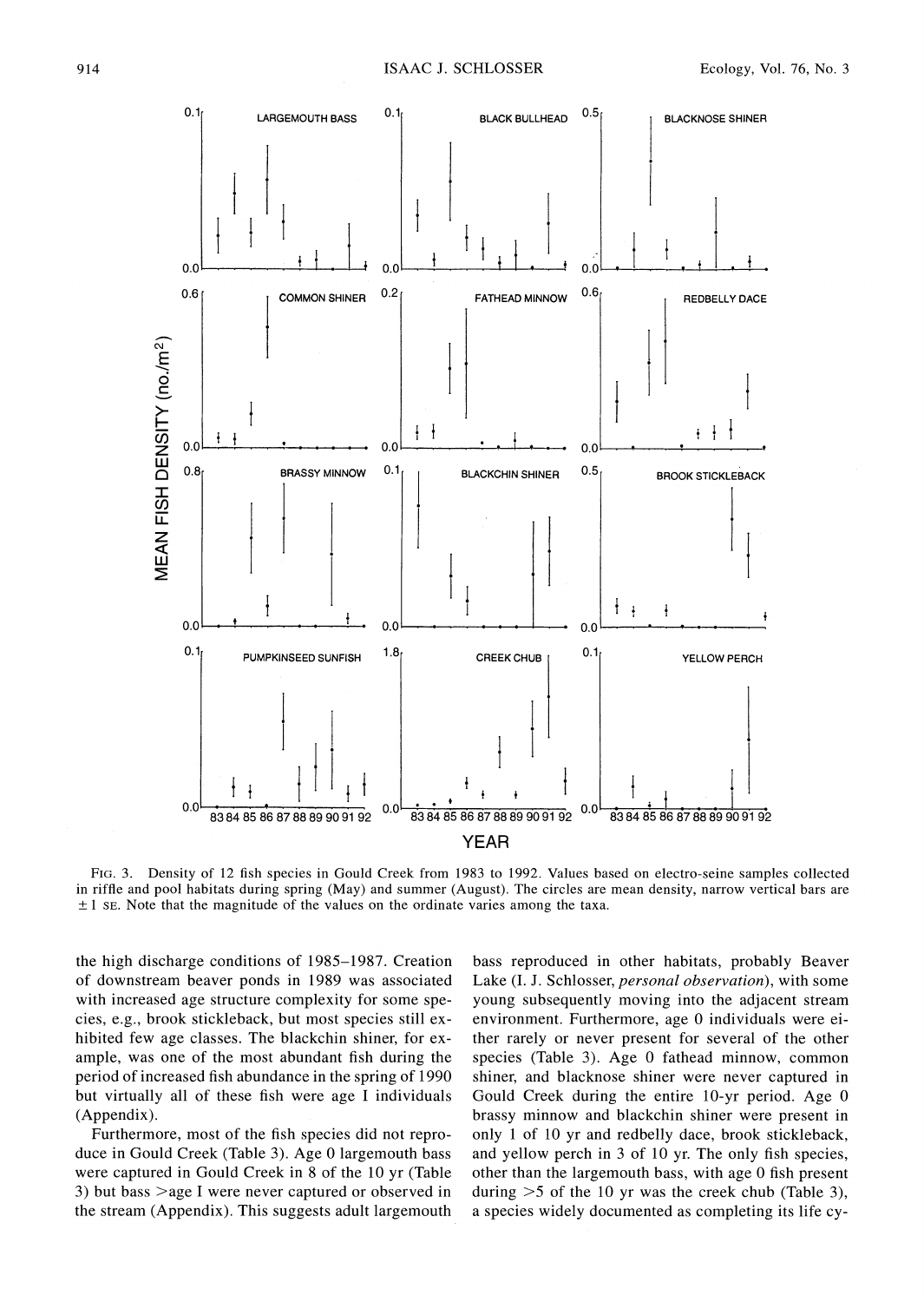

**SAMPLING DATE** 

FIG. 4. Mean number of fish per minnow trap  $(\pm 1 \text{ s})$  for 12 fish species in Gould Creek from 1984 to 1992. Note that the magnitude of the values on the ordinate varies among the taxa.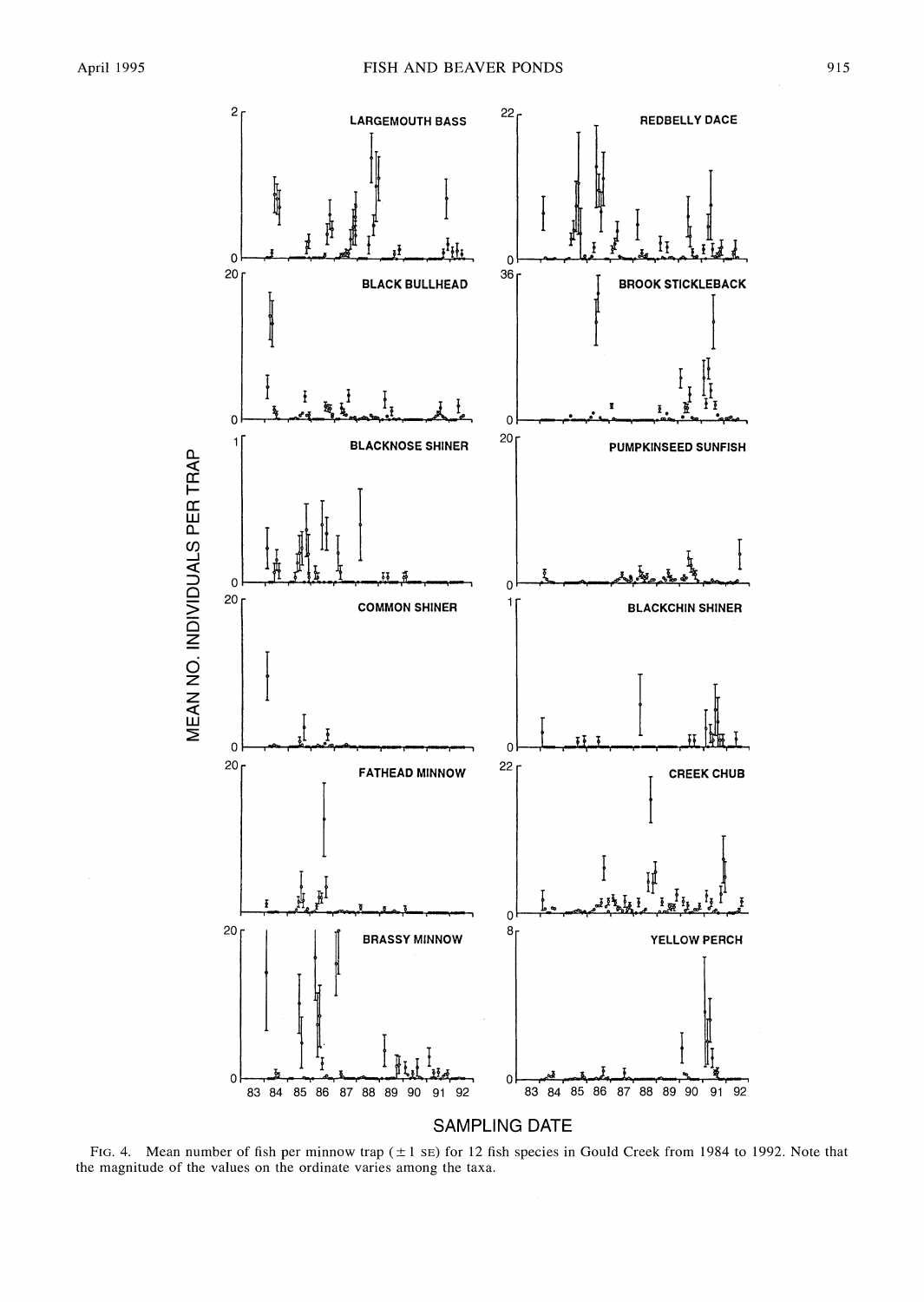|                     | Year   |        |        |        |        |        |        |        |         | No.    |       |
|---------------------|--------|--------|--------|--------|--------|--------|--------|--------|---------|--------|-------|
| <b>Species</b>      | 1983   | 1984   | 1985   | 1986   | 1987   | 1988   | 1989   | 1990   | 1991    | 1992   | years |
| Largemouth bass     | $\ast$ | $\ast$ | $\ast$ | $\ast$ | $\ast$ | $\ast$ | $\ast$ |        | $\ast$  |        | 8     |
| Black bullhead      | $\ast$ | $\ast$ |        |        |        | $\ast$ | $\ast$ |        | $\ast$  |        |       |
| Fathead minnow      |        |        |        |        |        |        |        |        |         |        |       |
| Common shiner       |        |        |        |        |        |        |        |        |         |        |       |
| Blacknose shiner    |        |        |        |        |        |        |        |        |         |        |       |
| Brassy minnow       |        |        |        |        |        |        |        | $\ast$ |         |        |       |
| Redbelly dace       |        |        |        |        |        |        |        | *      | $\ast$  | *      |       |
| Brook stickleback   | $\ast$ |        |        |        |        |        |        | $\ast$ |         | $\ast$ |       |
| Pumpkinseed sunfish |        |        |        |        |        |        |        |        |         |        |       |
| Blackchin shiner    |        |        |        |        |        |        |        | *      |         |        |       |
| Creek chub          |        |        |        | $\ast$ | $*$    | $\ast$ | *      | $\ast$ | $\star$ | $\ast$ |       |
| Yellow perch        |        | $\ast$ | $\ast$ | $\ast$ |        |        |        |        |         |        |       |

**TABLE 3. Presence of age 0 fish during August in Gould Creek, Minnesota from 1983 to 1992.** 

**cle in small headwater streams. Interestingly, the highest number of cyprinid species present as age 0 fish (4) occurred in 1990 (Table 3), the 2nd yr after the creation of beaver ponds below the sampling area.** 

# **Directional movements of fishes in Gould Creek**

Total numbers of fish.-Large fluxes of fish move**ment in either upstream or downstream directions normally occurred over a very short time period (Fig. 5). For instance, 33% of the fish moving upstream during the entire May-August period in 1990 moved during 2 d in late June (Fig. 6). Similarly, 48% of all fish moving downstream during May-August in 1991 moved during 1 d in mid-July.** 

**The number of fish moving downstream in Gould Creek was significantly, but weakly, correlated (r =**  0.31,  $P < 0.05$ ) with stream stage (Fig. 6). Large in**creases in the downstream movement of fish only occurred if stream stage was >12-14 cm (Fig. 6). This was also the approximate stage when water began moving over and around the dam at the outlet of Beaver** 

**Lake (I. J. Schlosser, personal observation). The occurrence of elevated stream stage (>12-14 cm) did not, however, always result in increased downstream fish movement (Fig. 6). Sometimes very large numbers of fish moved downstream during periods of elevated discharge (Fig. 6), as in July 1991 (Fig. 5), but at other times there was virtually no downstream movement associated with elevated discharge, as in August 1992 (Figs. 5 and 6). Upstream fluxes of fish movement were**  not significantly correlated ( $r = 0.09$ ,  $P > 0.05$ ) with **elevated stream stage, as major fluxes of upstream movement occurred over a broader range of flow conditions (Fig. 5).** 

**Annual variation in fish density in Gould Creek during the 1989-1992 period was directly associated with annual variation in the amount of fish movement, particularly in the upstream direction. Total fish density in electro-seine samples in August of a particular year was strongly correlated (Spearman rank correlation = 1.0, P < 0.05) with the average number of fish moving per day through upstream weir traps during the June-August period (Figs. 2 and 5).** 



**FIG. 5. Stream stage (cm) and net fluxes of fish movement in Gould Creek from 1989 to 1992. Net fluxes of fish movement represented as the number of fish captured in weir traps that were moving upstream minus the number moving downstream.**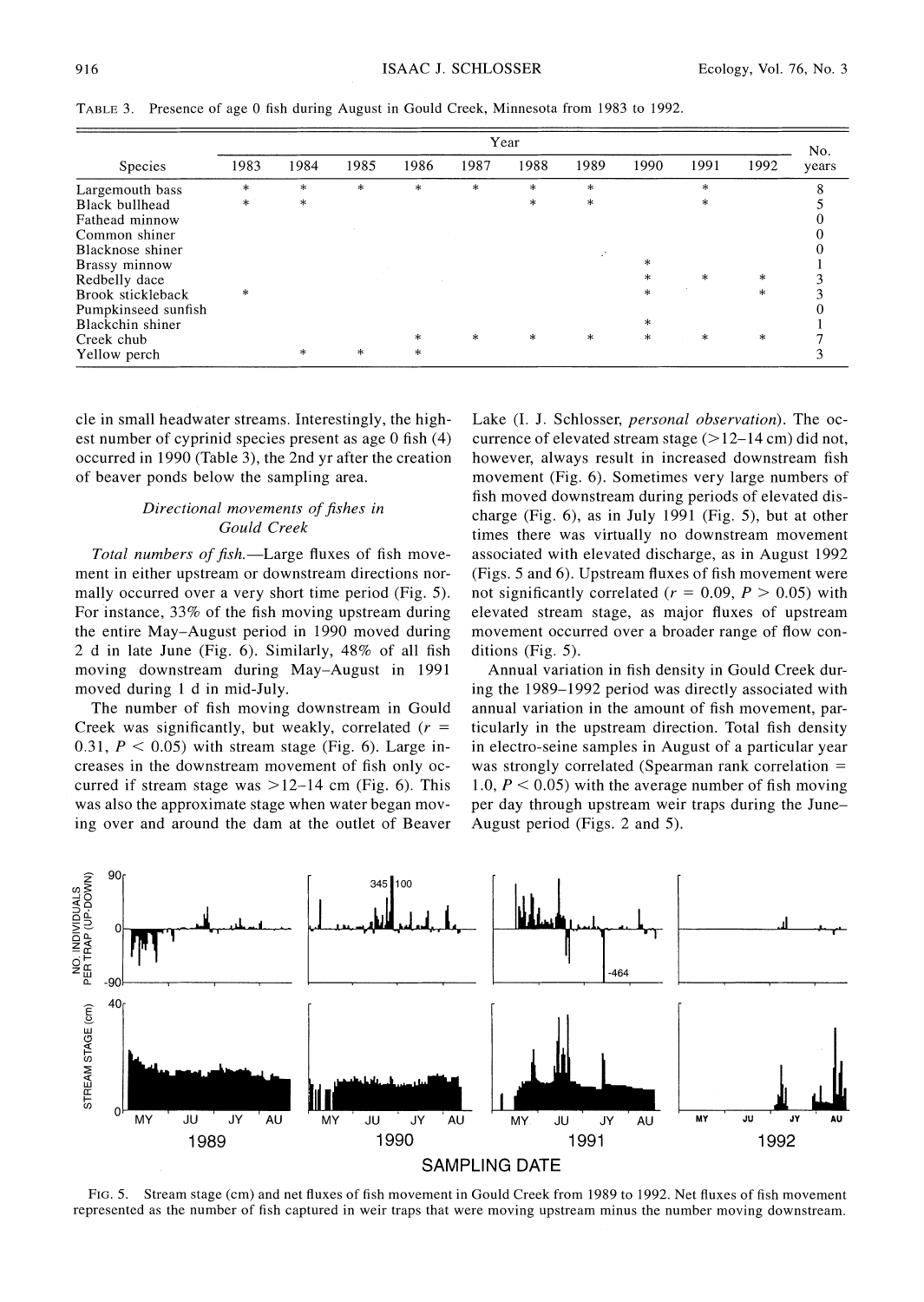FIG. 6. Stream stage vs. the number of  $\frac{1}{111}$  40 fish moving per day through downstream weir traps in Gould Creek from 1989 to 1992. Circled numbers indicate number of data  $\overline{\omega}$  <sup>30</sup> **points with similar position on the graph.** 



Species composition.-Individual fish taxa revealed **considerable variation in their tendency for downstream vs. upstream movement. Largemouth bass, black bullhead, and fathead minnow exhibited predominantly downstream movement, especially during periods of elevated discharge (Fig. 7). Pumpkinseed sunfish, blackchin shiner, creek chub, and yellow perch exhibited predominantly upstream movement (Fig. 8). Brassy minnow, redbelly dace, and brook stickleback exhibited primarily downstream movement during high discharge conditions but upstream movement under other flow conditions (Figs. 7 and 8).** 

**Major periods of fish movement for individual species were temporally quite restricted (Figs. 7 and 8). Several species exhibited significant movement in only 1 of 4 yr, including the largemouth bass (1991), fathead minnow (1989), blackchin shiner (1990), and yellow perch (1991). Furthermore, most of the fish movement within a year usually occurred over a very short time interval. For instance, over the 4-yr sampling period, 25% of the upstream movement of brook stickleback, 44% of the upstream movement of blackchin shiner, and 95% of the downstream movement of largemouth bass each occurred within different 2-d periods. Finally, the movement data for individual species indicate the increase in fish abundance in Gould Creek in 1990 and 1991 relative to 1989 (Fig. 2) was associated with the increased upstream movement of brassy minnow, northern redbelly dace, brook stickleback, pumpkinseed sunfish, blackchin shiner, and yellow perch (Figs. 7 and 8).** 

**Experimental test of elevated vs. low discharge on**  upstream movement by fishes.—Upstream movement **of fish during the pretreatment period was not signif**icantly different (Wilcoxon paired sample test,  $n = 28$ ,  $T = 115$ ,  $P > 0.05$ ) on the control (low discharge) and

**experimental (elevated discharge) sides of the split stream (Fig. 9, 1 May-27 May). Upstream movement of fish was significantly higher (Wilcoxon paired sam**ple test,  $n = 31$ ,  $T = 102$ ,  $P < 0.01$ ) on the elevated **flow (experimental) side of the split stream during the treatment period (28 May-28 June; Fig. 9). The increase in upstream movement of fish under elevated discharge was, however, quite variable over time and between species. Approximately 60% of the fish moving upstream during the treatment did so during the 10 d from 13 June to 22 June (Fig. 9). Furthermore, of the seven predominant species moving upstream on the elevated flow side of the stream, three species (brook stickleback, pumpkinseed sunfish, and black bullhead) accounted for 84% of the individuals.** 

### **Effect of discharge and fish predation on invertebrate colonization in the experimental stream**

**In light of the critical role discharge potentially played in controlling the exchange of fish between the beaver ponds and Gould Creek, I conducted an experiment to assess how discharge and fish predation interacted to influence lotic invertebrate colonization. Discharge and fish predation had strong and interactive effects on the abundance of invertebrates colonizing the experimental stream (Fig. 10). A significant habitat X flow interaction (Table 4) indicated colonization of riffles and pools responded differently to low vs. elevated discharge. In the absence of fish, riffles exhibited significantly higher invertebrate abundance under elevated than low discharge conditions (Tukey's multiple**  comparison test,  $P < 0.05$ ), while pools exhibited significantly ( $P < 0.05$ ) lower invertebrate abundance un**der elevated than low discharge conditions (Fig. 10). Increased invertebrate abundance in riffles under elevated discharge was primarily due to increased abun-**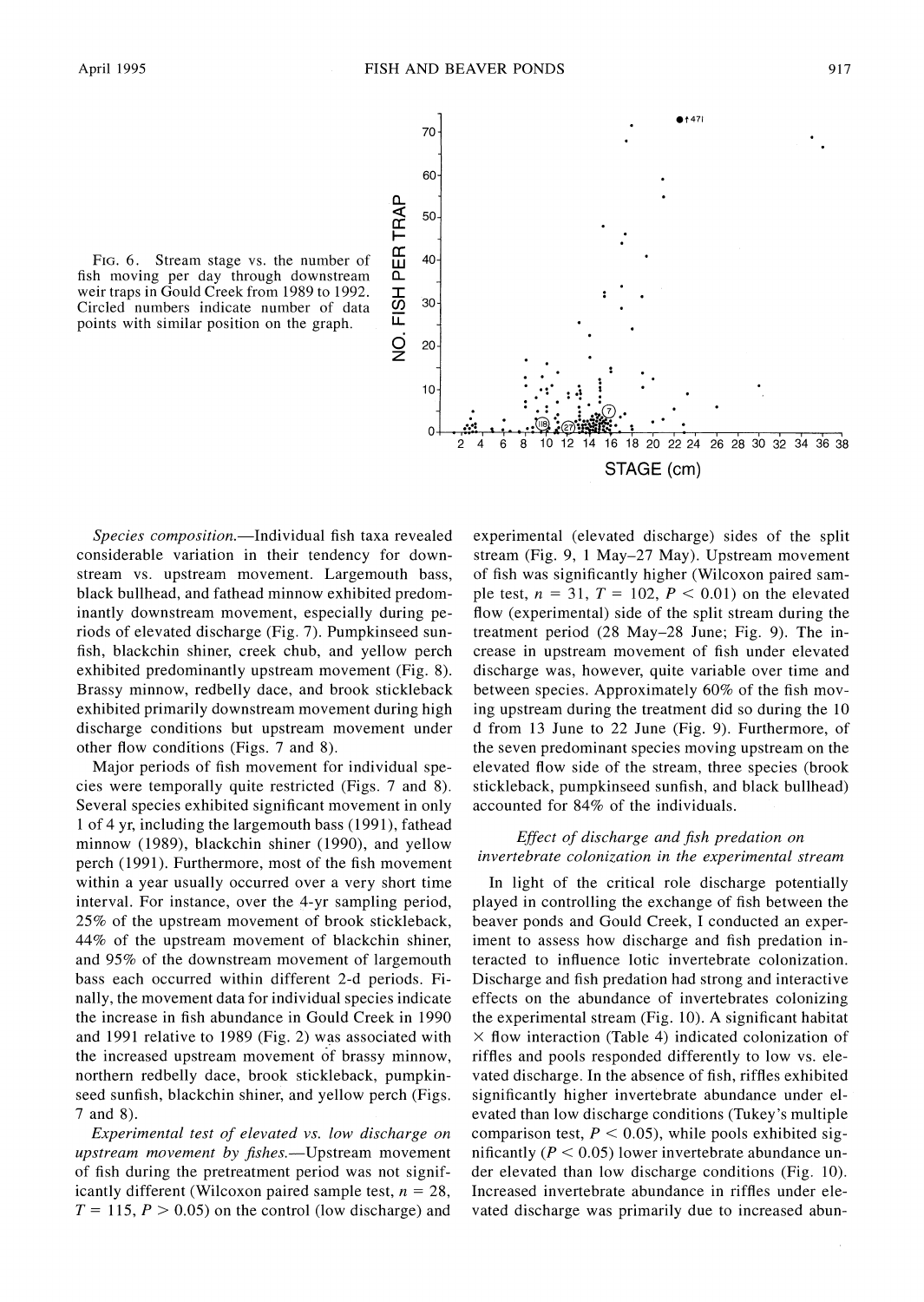

**FIG. 7. Net fluxes of largemouth bass, black bullhead, fathead minnow, brassy minnow, and northern redbelly dace movement in Gould Creek from 1989 to 1992. Net fluxes of fish movement represented as the number of fish captured in**  weir traps that were moving upstream minus the number moving downstream. Note the magnitude of the values on the **ordinate varies among the taxa.** 

**dance of Chironomidae (Tanypodinae and Chironominae), Simuliidae, and Oligochaeta, while decreased abundance of invertebrates in pools during elevated discharge was primarily due to decreased Cladoceran abundance (I. J. Schlosser, unpublished data). The significant effect of predation on invertebrate abundance (Table 4), but the absence of any significant interactions involving habitat, suggested predation had similar effects on invertebrate abundances in either riffles or pools. Fish treatments had significantly (Tukey's mul**tiple comparison test,  $P < 0.05$ ) lower invertebrate **abundances than non fish treatments in all discharge and habitat combinations except low discharge riffles**  (Fig. 10). The marginally significant ( $P = 0.056$ ) flow **X predation interaction (Table 4) suggested, however, that fish predation did not have equal effects on invertebrate abundance under low and elevated discharge. Fish predation appeared to have a stronger ef-** **fect on invertebrate abundance under elevated than low discharge in either riffle or pool habitats (Fig. 10).** 

**Discharge and fish predation also had significant effects on the size structure of insects colonizing riffles and pools in the experimental stream. All comparisons of insect size distributions in fish vs. no fish treatments within a habitat type and discharge regime revealed**  significant (G test,  $P < 0.01$ ) effects of fish predation. **Similarly, all comparisons of size distributions in elevated vs. low discharge treatments within a habitat type and fish predation regime revealed significant (G test, P < 0.01) effects of discharge. These results suggest fish predation and discharge had strong individual effects on the size structure of lotic insects. Elevated discharge increased the abundance of larger (>0.50 mm head width) insects in either riffles or pools, while fish predation decreased the abundance of these size classes (Fig. 11). Examination of the insect size dis-**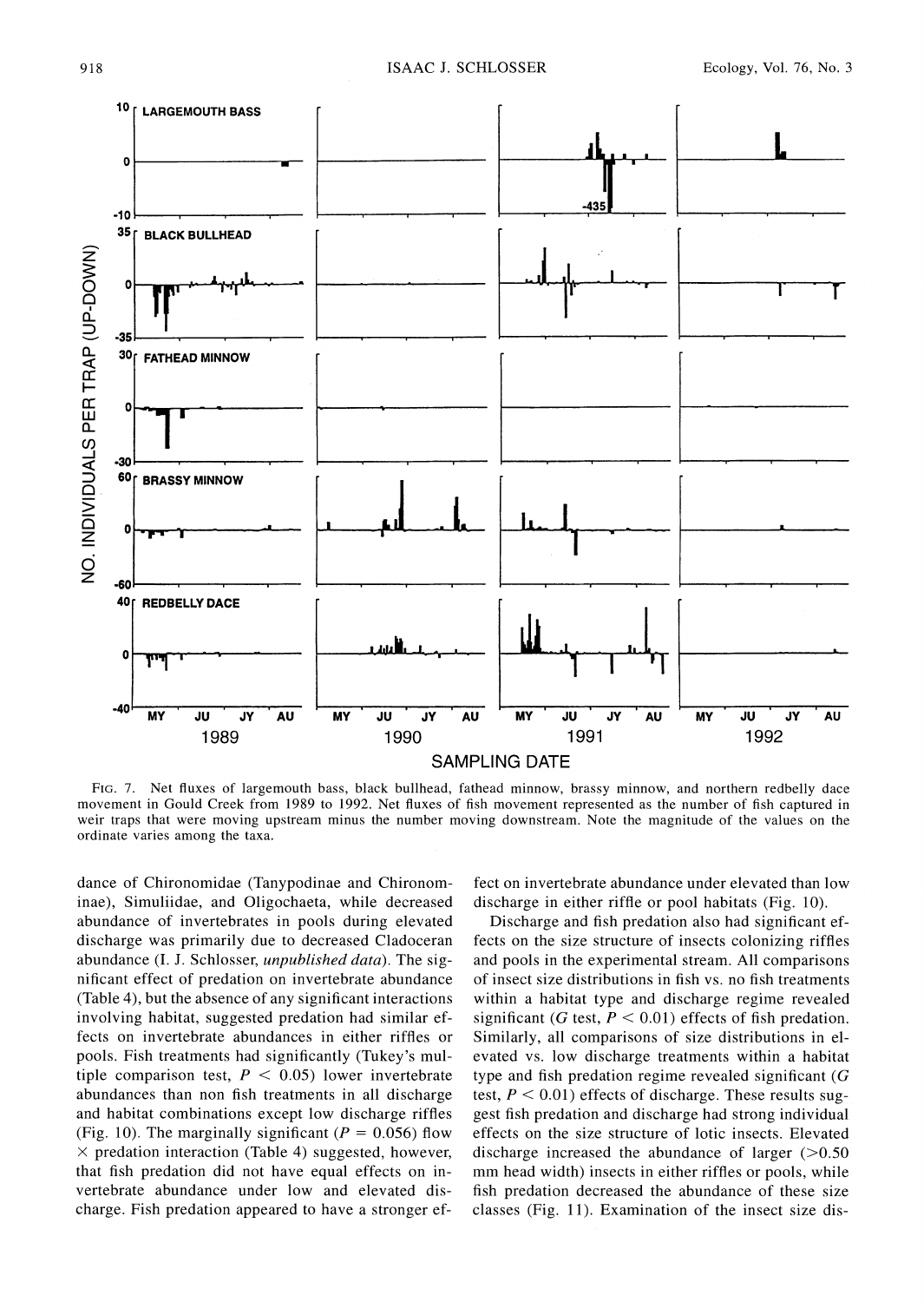

**FIG. 8. Net fluxes of brook stickleback, pumpkinseed sunfish, blackchin shiner, creek chub, and yellow perch movement in Gould Creek from 1989 to 1992. Net fluxes of fish movement represented as the number of fish captured in weir traps that were moving upstream minus the number moving downstream. Note the magnitude of the values on the ordinate varies among the taxa.** 



**FIG. 9. Number of fish per weir trap moving upstream on the control (base flow) and experimental (elevated flow) sides of the split stream.** 

**tributions under the various treatments (Fig. 11) indicated, however, that, as with total invertebrate abundance, the effect of fish predation on insect size distribution did not appear to be equal under the two discharge treatments. In particular, fish predation appeared to have a stronger effect on the abundance of large insects under elevated vs. low discharge conditions in either riffles or pools (Fig. 11).** 

#### **DISCUSSION**

**Fish assemblages in streams adjacent to beaver ponds: the role of dispersal across habitat boundaries** 

**Beaver had, historically, strong effects on small streams throughout north-temperate areas (Naiman et**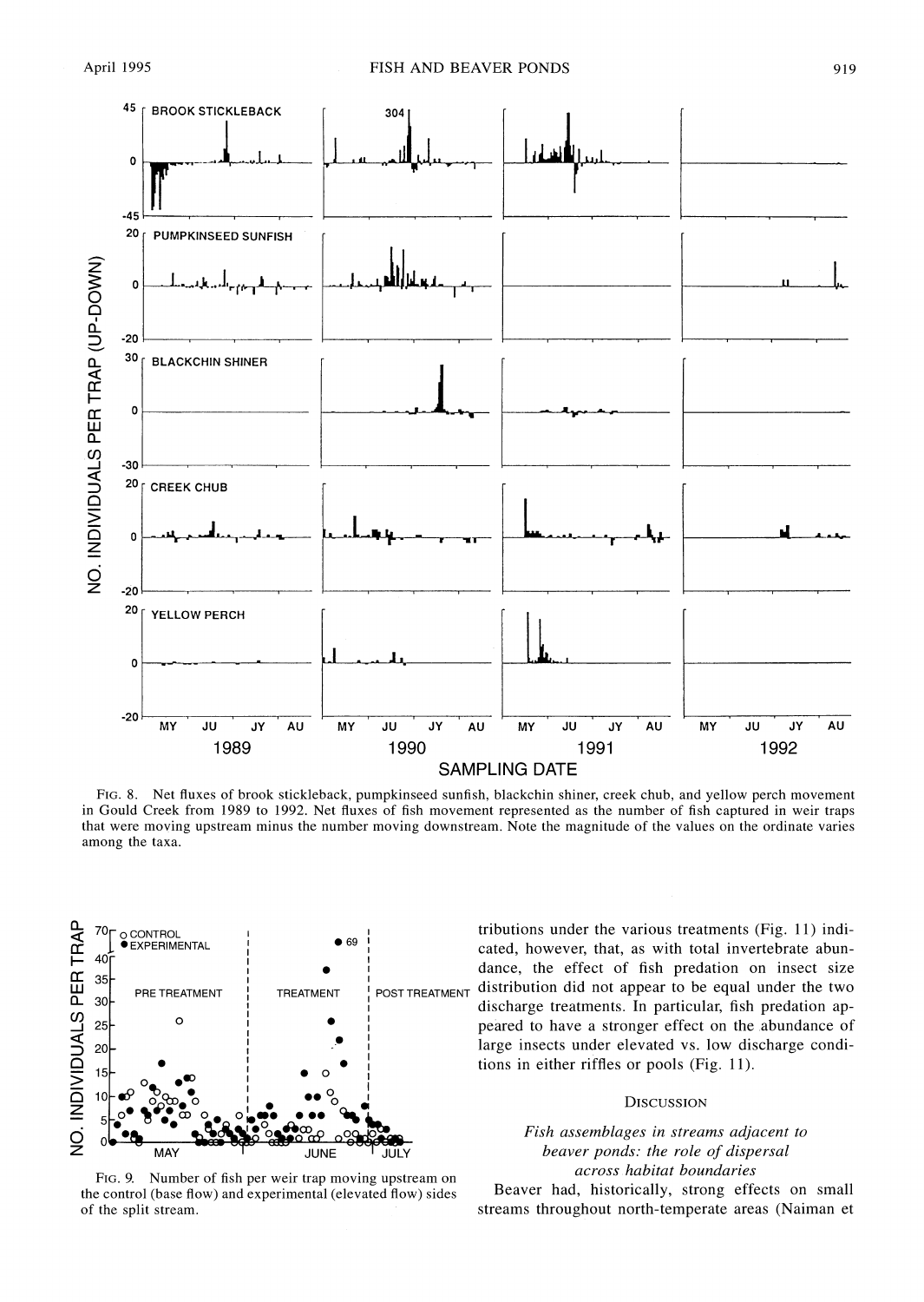

**FIG. 10. Total number of invertebrate prey in riffle and pool habitats of the experimental stream under low vs. elevated discharge and fish vs. no fish treatments. Height of histogram bar is mean abundance, narrow vertical bar is 1 SE.** 

**al. 1988). The creation of beaver ponds along stream ecosystems results in increased nitrogen fixation (Naiman and Melillo 1984, Francis et al. 1985), supply and retention of coarse particulate organic matter (Naiman et al. 1986), downstream export of fine particulate organic matter (Naiman et al. 1986), invertebrate production (McDowell and Naiman 1986), and boundary complexity (Johnston and Naiman 1987). Increased boundary complexity associated with beaver ponds includes lateral complexity between littoral and pelagic areas, vertical complexity between upper aerobic and lower anaerobic regions, and longitudinal complexity between the pond or dam and upstream and downstream areas (Johnston and Naiman 1987).** 

**The results in this paper strongly suggest dispersalrelated processes across longitudinal boundaries between beaver ponds and streams are critical in determining the dynamics of fish assemblages in adjacent lotic ecosystems. Beaver ponds appear to be key "source" areas (sensu Pulliam 1988) on the landscape (Fig. 12), where much fish production occurs (Gard 1961). At least some of the fish produced in these source areas disperse along associated stream corridors. The ultimate reasons for this dispersal were not established by this study. However, it probably at least par-** **tially involves an attempt by these fishes to colonize new "unexploited" ponds continuously being created by beaver activity (Naiman et al. 1988).** 

**Substantial spatial and temporal variation occurs, however, in the abundance and composition of fish dispersing between pond and stream environments, resulting in considerable temporal and spatial variation in the structure of fish assemblages in adjacent lotic ecosystems. Variability in these dispersal-related processes results from a number of physical and biological factors interacting to influence fish dispersal between ponds and streams. These factors are likely to include beaver pond age, beaver pond morphology, permeability of the boundary between beaver ponds and streams, and life history processes within the fish fauna.** 

**As beaver ponds age they exhibit successional processes involving creation of the dam and pond, exploitation of available forage by the beaver, pond abandonment, and eventual collapse of the dam (Johnston and Naiman 1987, Naiman et al. 1988). Associated with these successional stages, one would expect fish to exhibit successional cycles involving colonization of new ponds, rapid reproduction to exploit new habitat, and eventually dispersal as fish population sizes increase (Hansson 1991) or dams collapse (Stock and Schlosser 1991). Thus, the amount of dispersal between beaver ponds and streams is likely to be strongly influenced by pond age. The potential effect of pond age on dispersal may partly explain the strong temporal variation of fish abundance in Gould Creek from 1989 to 1992 (Fig. 2), even though the spatial distribution of beaver ponds was relatively stable during this period.** 

**Substantial variation also occurs in beaver pond morphology (Fig. 12) because of the influence of geological history on the shape of the valley floor in which the dam is placed (Johnston and Naiman 1987). Ponds can vary from very shallow (<1 m maximum depth) to almost lake-like conditions (e.g., Beaver Lake), which, in turn, has strong effects on physical-chemical attributes of the pond and composition of the fish assemblage (Tonn and Magnuson 1982). Deep ponds, which are less prone to winterkill than shallow ponds, usually exhibit increased piscivore abundance but decreased abundance of small soft-rayed fishes (Tonn and Magnuson 1982, Tonn et al. 1992).** 

**TABLE 4. Summary of analysis of variance examining the effect of habitat, stream flow, and fish predation on total invertebrate abundance per compartment in the experimental stream.** 

| Source of variation                      | MS    |       |        |
|------------------------------------------|-------|-------|--------|
| Habitat                                  | 1.807 | 59.84 | 0.0000 |
| Flow                                     | 0.002 | 0.06  | > 0.75 |
| Predation                                | 0.370 | 12.26 | 0.0030 |
| Habitat $\times$ Flow                    | 0.501 | 16.57 | 0.0009 |
| Habitat $\times$ Predation               | 0.000 | 0.00  | > 0.75 |
| $Flow \times Predation$                  | 0.128 | 4.22  | 0.0566 |
| Habitat $\times$ Flow $\times$ Predation | 0.010 | 0.34  | > 0.25 |
| Error                                    | 0.030 |       |        |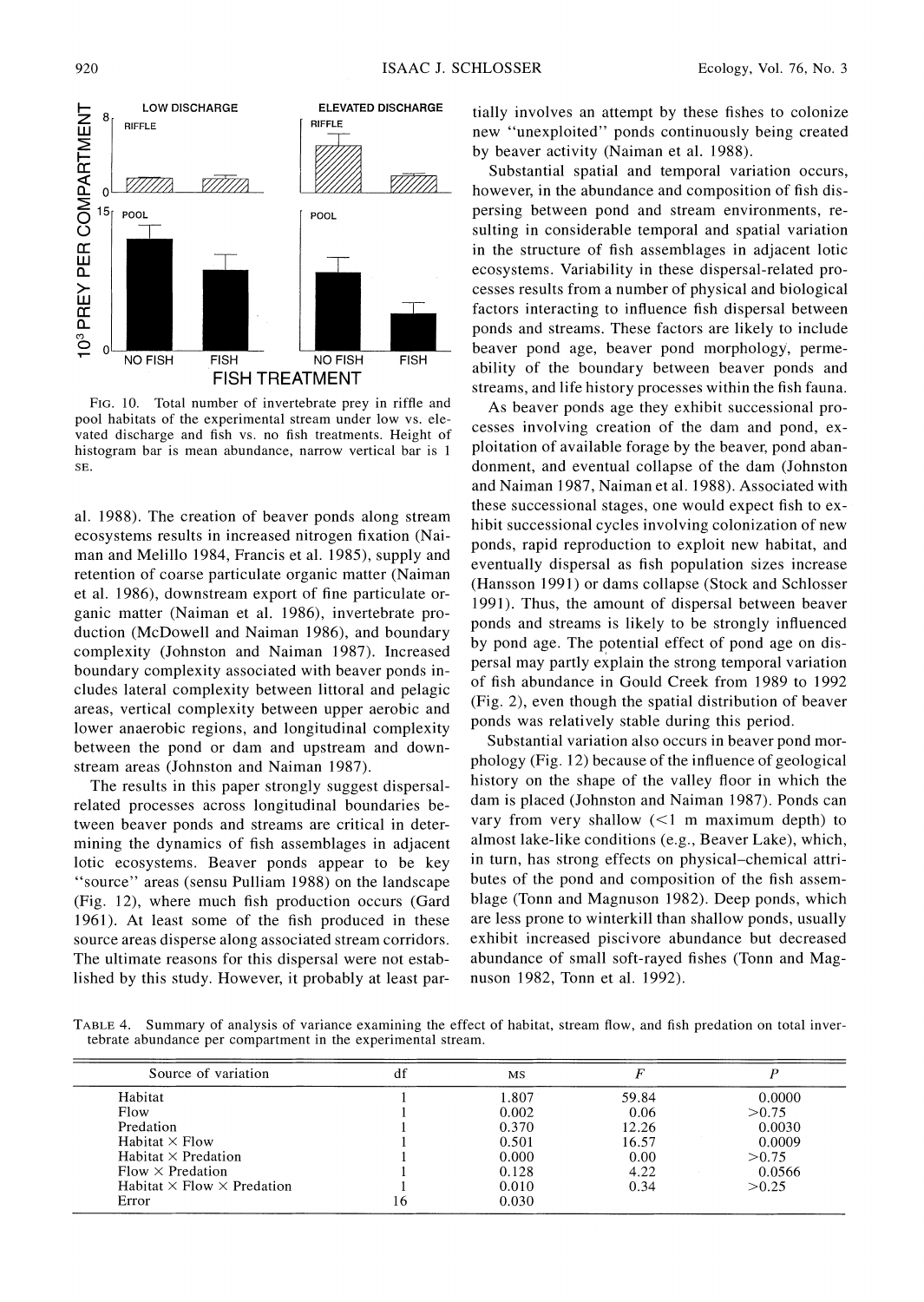

**FIG. 11. Size distribution, based on head capsule width (mm), of insects in riffle and pool habitats of the experimental stream under low vs. elevated discharge and fish vs. no fish treatments. Insect size classes: 1 (0.00-0.10 mm), 2 (0.11-0.20 mm), 3 (0.21-0.30 mm), 4 (0.31-0.40 mm), 5 (0.41-0.50 mm), 6 (0.51-0.60 mm), 7 (0.61-0.70 mm), 8 (0.71-0.80 mm), 9 (0.81-0.90 mm), 10 (0.91-1.00 mm), 11 (1.01-1.10 mm), 12 (1.11-1.20 mm), 13 (1.21-1.30 mm).** 

**Spatial variation in pond morphology will, therefore, be a fundamental factor determining spatial variation in the taxa of fish exchanged between ponds and streams. This is probably why basic differences occurred in the composition of fish moving downstream out of the larger and deeper Beaver Lake (e.g., largemouth bass, black bullhead, common shiner), relative to those moving upstream (e.g., brook stickleback,** 



**FIG. 12. Conceptual framework for viewing exchanges between beaver pond and stream environments at the fish trophic level. Arrows indicate dispersal or attempts at dispersal. Hatched and unhatched areas represent beaver ponds of differing morphology. Beaver dams represented as boundaries that are semipermeable to fish movement.** 

**blackchin shiner, and redbelly dace) out of the smaller and shallower ponds on Gould Creek.** 

**Spatial variation in pond morphology and piscivore abundance also potentially influence the amount and timing of fish dispersal between ponds and streams. He and Kitchell (1990), for instance, experimentally demonstrated the importance of the indirect effect of predators (e.g., Esox lucius) on prey fish in small ponds by increasing emigration rates of cyprinids, particularly early in the spring. Differences in piscivore abundance between Beaver Lake and the smaller downstream ponds on Gould Creek (I. J. Schlosser, personal observation) may at least partially explain why most of the downstream emigration of small fish out of Beaver Lake occurred in spring (May-June), while most of the upstream emigration out of the smaller ponds occurred in summer.** 

**The effect of discharge on the permeability of the habitat boundary between beaver ponds and streams also appears to create substantial temporal and spatial variation in fish dispersal between these environments (Fig. 12). Naiman et al. (1989) hypothesized that hydrologic fluxes and boundary permeability interact to have strong effects on ecological exchanges in lotic habitats. The results in this paper suggest downstream boundaries between beaver dams and streams are semipermeable to fish movement (Fig. 12), only allowing significant amounts of downstream fish dispersal during periods of elevated discharge. In fact, beaver normally seal the inside of their dam with mud and veg-**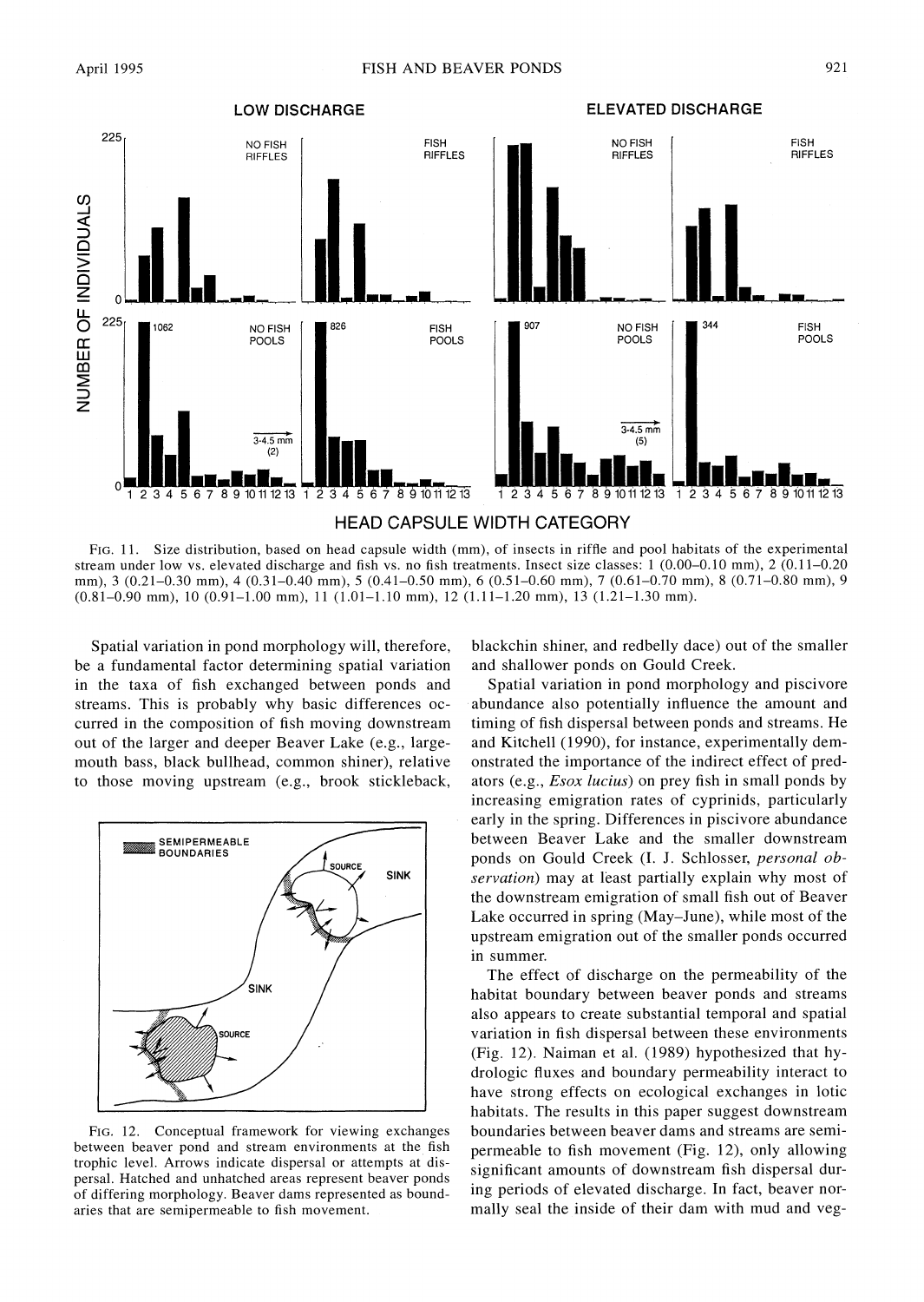**etation during low discharge conditions (I. J. Schlosser, personal observation), reducing surface water loss to downstream areas and decreasing the potential for exchange of fish between pond and stream environments. In contrast, upstream boundaries between ponds and streams appear more permeable to fish movement (Fig. 12), allowing exchanges of fish to occur across a broader range of discharge conditions. The split-stream experiment in which discharge was manipulated on one side of a stream above a beaver pond indicated, however, that even upstream movement of fish is likely to be reduced by very low discharge conditions but probably less so than downstream movement.** 

**Temporal variation in the life history attributes of the fish fauna also appeared to cause considerable variability in the timing and amount of dispersal between pond and stream environments. All of the fish species in this study exhibited the vast majority of their dispersal during very brief time intervals. In fact, in some years the fish exhibited little or no dispersal across the habitat boundaries I monitored. The extreme temporal variation in dispersal probably reflects the need for appropriate physiological, developmental, and/or reproductive states of the fish to coincide with appropriate boundary conditions for dispersal to occur. Spatially explicit models of fish population and assemblage dynamics in stream ecosystems will, therefore, need to link the basic life history processes involved in fish reproduction (e.g., spawning migrations, dispersal of larval and juvenile fish, etc.) with large-scale models of spatial and temporal variation in habitat structure and boundary conditions (Jones 1958, Northcote 1978, Frissell et al. 1986, Schlosser 1991, 1995).** 

**Finally, the absence of age 0 individuals in Gould Creek for many of these fish species suggests the stream was a potential sink (sensu Pulliam 1988), where little juvenile production occurred (Fig. 12). One might argue that size selectivity of the electric-seine, with its inefficiency at capturing fish <20 mm, was causing the pattern of limited fish recruitment in Gould Creek. Gould Creek is, however, an extremely small, shallow, clear stream with low structural complexity, where large numbers of fish <20 mm in length would have easily been observed if they had been present.** 

**The extent to which Gould Creek, or any other stream, ultimately acts as a reproductive sink will depend on two related factors. First, it will depend on the flexibility in the life history characteristics of the individual fish taxa and their ability to effectively complete their life cycle in either pond or stream environments. Second, it will depend on the large-scale (basin level) spatial distribution of suitable pond habitats and whether fish dispersing along the stream have access to and/or can locate the pond habitats. If large-scale spatial relationships between pond and stream environments are important in determining the reproductive success of the fishes, then the numerical mixture and spatial distribution of pond (source) and stream (sink)** 

**habitats have the potential to profoundly influence the population and assemblage dynamics of these fishes at the drainage basin level (Pulliam 1988, Danielson 1991, Dunning et al. 1992, Schlosser 1995).** 

# **Invertebrate colonization in streams adjacent to beaver ponds: the role of discharge and fish predation**

**In addition to having strong effects on the dispersal of fish between beaver ponds and streams, the results in this paper indicate discharge subsequently interacts with fish predation to have strong effects on invertebrate colonization in stream ecosystems. Differences in the response of stream invertebrates to discharge and fish predation in riffles and pools suggest, however, that the influence of these factors on invertebrate colonization is likely to be quite variable over even small spatial scales (see also Power 1992). Elevated discharge resulted in increased invertebrate abundance in riffles but decreased invertebrate abundance in pools. Contrary to intuitive expectations, predation appeared to have a proportionately greater influence on invertebrate colonization under elevated than low discharge conditions, particularly in pools. This latter observation is consistent with Sih and Wooster's (1994) theoretical modelling effort, which suggested that under some circumstances increased prey exchanges in streams can increase, rather than decrease, the proportional loss rate due to predator impacts. Final eluci**dation of the mechanism(s) underlying these complex **patterns in the response of invertebrates to discharge and vertebrate predation will require experiments in which measurements of invertebrate emigration/immigration are combined with an assessment of vertebrate immigration/emigration and the direct and indirect effect of vertebrate predation on individual habitat patches (Cooper et al. 1990, Forrester 1994, Sih and Wooster 1994).** 

**Finally, the ability of these four fish species (brook stickleback, northern redbelly dace, brassy minnow, and creek chub) to collectively depress invertebrate abundance in the stream has potentially profound implications for fish population and assemblage dynamics. Resource availability, particularly during early life history stages, is widely recognized by fish biologists as being potentially critical in influencing fish recruitment in either lentic or lotic environments (Mittelbach 1984, Werner and Gilliam 1984, Schlosser 1987, Schlosser and Angermeier 1990, Osenberg et al. 1992). The results in this paper suggest the "top-down" exploitation of invertebrate prey by vertebrate predators can significantly depress the supply of invertebrate resources to fishes in stream ecosystems. Other experiments I have conducted in the experimental stream suggest, however, that the nature and intensity of these "top-down" trophic interactions may vary between "typical" pond (e.g., stickleback) and "typical" stream (e.g., creek chub) fishes. For instance, experi-**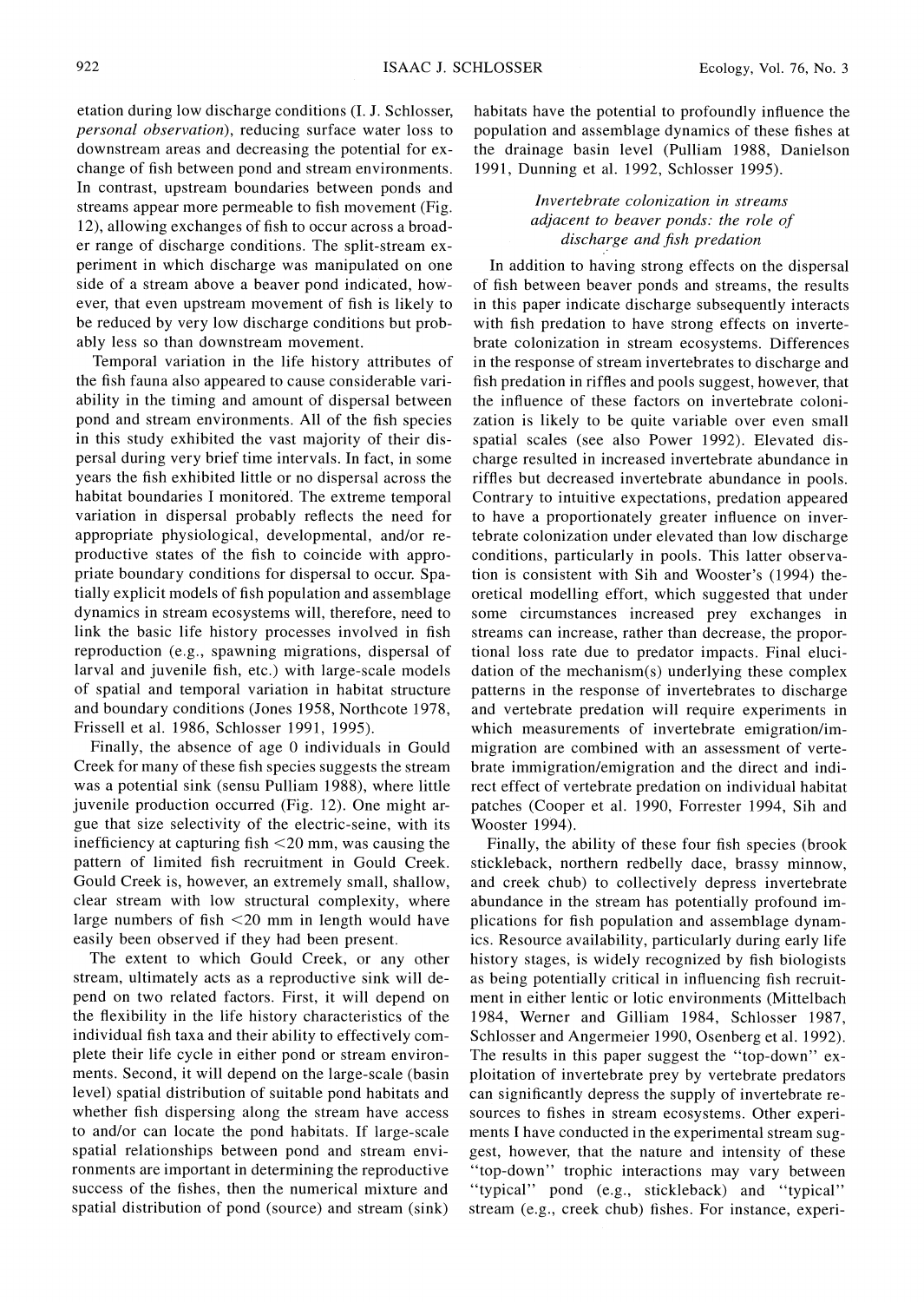**ments in the artificial stream examining the effect of various creek chub densities on fish growth and invertebrate abundance under low vs. elevated discharge conditions revealed relatively weak effects of creek chubs on benthic invertebrate abundance (I. J. Schlosser, unpublished manuscript). Instead, creek chubs appeared to predominantly feed on invertebrates in the Cooper, S. D., S. J. Walde, and B. L. Peckarsky. 1990. Prey water column or drift. If fundamental differences occur**  in the nature of the trophic level interactions exhibited ulations in streams. Ecology 71:1503-1514. **by fish species typically found in pond vs. stream environments, then alterations in the spatial distribution of source (pond) areas on the landscape and their sub-Dunning, J. B., B. J. Danielson, and H. R. Pulliam. 1992. sequent effect on fish dispersal into sinks (streams) has the potential for altering not only the composition of fish in associated stream environments but also the fundamental nature of the competitive and predator-prey interactions in these habitats. Mathematical modelling efforts by others (Danielson 1991) suggest these sorts of dispersal-related alterations in trophic interactions, which can be mediated by the relative location of sources and sinks on the landscape, have potentially profound effects on vertebrate population and assem-Fraser, D. F and J. F Gilliam. 1992. Nonlethal impacts of blage dynamics (see also Dunning et al. 1992).** 

#### **Conclusions**

**Because of the historical extirpation of beaver over much of its southern range, most lotic fish ecologists working in warmwater streams have not incorporated**  the influence of beaver into conceptual models of eithe  $\rightarrow$  Gorman, O. T., and J. R. Karr. 1978. Habitat structure and **population or assemblage dynamics. The results in this paper suggest the large-scale spatial distribution of beaver ponds and the permeability of the longitudinal boundaries between beaver ponds and streams are critical in controlling the timing and nature of fish dispersal into adjacent lotic environments. Current research emphasizing the importance of vertebrate-driven trophic level interactions in controlling the structure of lotic ecosystems (Power 1990, Fraser and Gilliam 1992) needs to increasingly incorporate the influence of vertebrate dispersal across habitat boundaries on the nature and intensity of those interactions.** 

#### **ACKNOWLEDGMENTS**

**Numerous people helped with this research, often under difficult field conditions. They include Luther Aadland, Paul Anders, Pat Braaten, Ken Ebel, John Fossum, Jay Huseby, Jim Johnson, Ladd Knotek, Asrun Kristmundsdottir, Margaret Nowak, Paul Pickett, Dave Rave, Doug Shelley, and Jean Stock. I am extremely grateful for their assistance and fondly remember the companionship we shared during this study. Jean Stock also assisted with the data analysis and graphics. Barb Schlosser provided encouragement; companionship, and a sense of humor throughout this work. The staff at the University of Minnesota Forestry and Biological Station at Lake Itasca, especially Dan Traun, Jon Ross, Doug Thompson, and LeRoy Thompson contributed substantial logistic support. John Lee and David Lauck of Humboldt State University sorted, identified, and measured the invertebrates from the anonymous reviewer made numerous useful comments that significantly improved the quality of the paper. This work was supported by grants from the National Science Foun-** **dation to I. J. Schlosser (BSR 8320371, BSR 8804926) and to the state of North Dakota (STIA-RII-EPSCoR).** 

#### **LITERATURE CITED**

- **Angermeier, P. L. 1982. Resource seasonality and fish diets in an Illinois stream. Environmental Biology of Fishes 7: 251-264.**
- exchange rates and the impact of predators on prey populations in streams. Ecology **71**:1503–1514.
- **Danielson, B. J. 1991. Communities in a landscape: the influence of habitat heterogeneity on the interaction between species. American Naturalist 138:1105-1120.**
- **Ecological processes that affect populations in complex landscapes. Oikos 65:169-175.**
- **Flecker, A. S. 1992. Fish trophic guilds and the structure of a tropical stream: weak direct vs. strong indirect effects. Ecology 73:927-940.**
- **Forrester, G. E. 1994. Influences of predatory fish on the drift dispersal and local density of stream insects. Ecology 75:1208-1218.**
- **Francis, M. M., R. J. Naiman, and J. M. Melillo. 1985. Nitrogen fixation in subarctic streams influenced by beaver (Castor canadensis). Hydrobiologia 121:193-202.**
- **predator invasion: facultative suppression of growth and reproduction. Ecology 73:959-970.**
- **Frissell, C. A., W. J. Liss, C. E. Warren, and M. D. Hurley. 1986. A hierarchical framework for stream habitat classification: viewing streams in a watershed context. Environmental Management 10:199-214.**
- **Gard, R. 1961. Effects of beaver on trout in Sagehen Creek, California. Journal of Wildlife Management 25:221-242.**
- **stream fish communities. Ecology 59:507-515.**
- **Greenhouse, S. W., and S. Geisser. 1955. On the methods in the analysis of profile data. Psychometrika 32:95-112.**
- **Hanski, I., and M. E. Gilpin. 1991. Metapopulation dynamics. Academic Press, New York, New York, USA.**
- **Hansson, L. 1991. Dispersal and connectivity in metapopulations. Biological Journal of the Linnean Society 42:89-103.**
- **Hardt, R. A., and R. T. T. Forman. 1989. Boundary form effects on woody colonization of reclaimed surface mines. Ecology 70:1252-1260.**
- **He, X., and J. F Kitchell. 1990. Direct and indirect effects of predation on a fish community: a whole lake experiment. Transactions of the American Fisheries Society 119:825- 835.**
- **Hurlbert, S. H. 1984. Pseudoreplication and the design of ecological field experiments. Ecological Monographs 54: 187-216.** 
	- **Jerald, A. 1983. Age determination. Pages 301-324 in L. A. Nielsen and D. L. Johnson, editors. Fisheries techniques. American Fisheries Society, Bethesda, Maryland, USA.**
	- **Johnston, C. A. and R. J. Naiman. 1987. Boundary dynamics at the terrestrial-aquatic interface: the influence of beaver and geomorphology. Landscape Ecology 1:47-57.**
	- **Jones, F R. 1968. Fish migration. Edward Arnold, London, England.**
	- **Kerfoot, W. C., and A. Sih, editors. 1987. Predation: direct and indirect effects on aquatic communities. University Press of New England, Hanover, New Hampshire, USA.**
	- **Larimore, R. W. 1961. Fish population and electro-fishing success in a warmwater stream. Journal of Wildlife Management 25: 1-12.**
- **colonization experiment. P Moyle, G. Mittelbach, and an Mason, J. C. 1976. Response of underyearling coho salmon to supplemental feeding in a natural stream. Journal of Wildlife Management 40:775-788.** 
	- **McDowell, D. M., and R. J. Naiman. 1986. Structure and**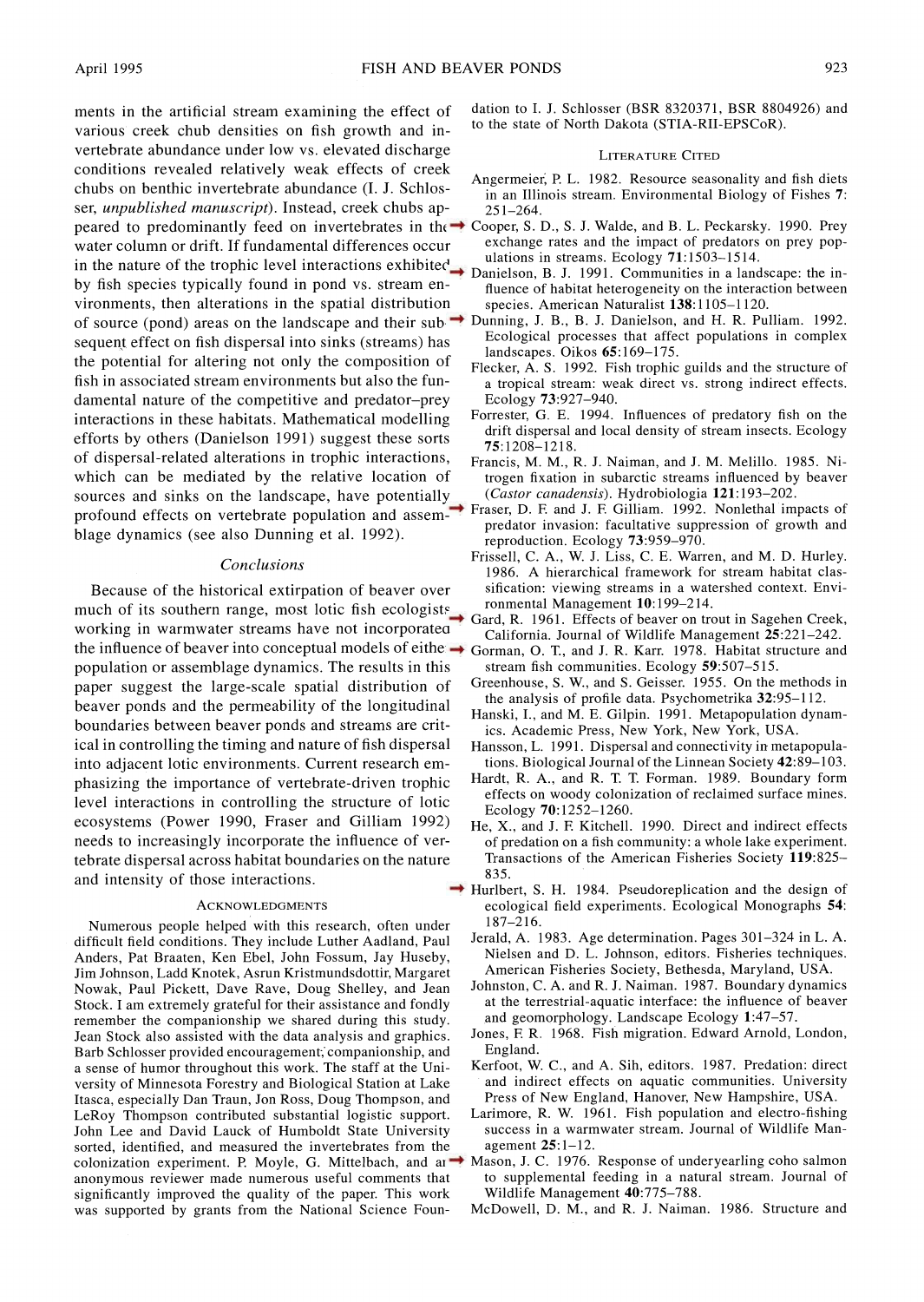- **Mittelbach, G. G. 1981. Foraging efficiency and body size: a study of optimal diet and habitat use by bluegills. Ecology 62:1370-1386.**
- **. 1984. Predation and resource partitioning in two sunfishes (Centrarchidae). Ecology 65:499-513.**
- **Naiman, R. J., H. DeCamps, and E Fournier. 1989. Role of land/inland water ecotones in landscape management and restoration. Man and Biosphere Digest Number 4. United Nations Educational Scientific and Cultural Organization, Paris, France.**
- **Naiman, R. J., C. A. Johnston, and J. C. Kelley. 1988. Alteration of North American streams by beaver. BioScience 38:753-762.**
- **Naiman, R. J., and J. M. Melillo. 1984. Nitrogen budget of a subarctic stream altered by beaver (Castor canadensis). Oecologia 62:150-155.**
- **Naiman, R. J., J. M. Melillo, and J. E. Hobbie. 1986. Ecosystem alteration of boreal forest streams by beaver (Castor canadensis). Ecology 67:1254-1269.** 
	- **Northcote, T. G. 1978. Migratory strategies and production in freshwater fishes. Pages 326-359 in S. Gerking, editor. Ecology of freshwater fish production. Blackwell Scientific, Oxford, England.**
- **Osenberg, C. W., G. G. Mittelbach, and P. C. Wainwright. 1992. Two-stage life histories in fish: the interaction between juvenile competition and adult performance. Ecology 73:255-267.**
- **Power, M. E. 1990. Effects of fish in river food webs. Science 250:811-814.** 
	- **. 1992. Habitat heterogeneity and the functional significance of fish in river food webs. Ecology 73:1675-1688.**
- **Pulliam, H. R. 1988. Sources, sinks, and population regu-Tonn, W. M., C. A. Pazkowski, and I. J. Holopainen. 1992. lation. American Naturalist 132:652-661. Ray, A. A., editor. 1982. SAS user's guide: statistics. SAS** 
	- **Institute, Cary, North Carolina, USA.**
- **Resh, V. H., et al. 1988. The role of disturbance in stream ecology. Journal of the North American Benthological Society 7:433-455.**
- **Roughgarden, J., S. Gaines, and H. Possingham. 1988. Recruitment dynamics in complex life cycles. Science 241: 1460-1466.** 
	- Sale, P. F. 1978. Coexistence of coral reef fishes—a lottery **for living space. Environmental Biology of Fishes 3:85- 102.**
	- **. 1979. Recruitment, loss and coexistence in a guild 177.**
- **function of a benthic invertebrate community as influenced Schlosser, I. J. 1982. Fish community structure and function along two habitat gradients in a headwater stream.. Ecological Monographs 52:395-414.** 
	- **. 1987a. A conceptual framework for fish communities in small warmwater streams. Pages 17-24 in W. J. Matthews and D. C. Heins, editors. Community and evolutionary ecology of North American stream fishes. Oklahoma University Press, Norman, Oklahoma, USA.**

**. 1987b. The role of predation in age and size related habitat use by stream fishes. Ecology 68:651-659.** 

- **. 1991. Stream fish ecology: a landscape perspective. BioScience 41:704-712.**
- **. 1992. Effects of life-history attributes and stream discharge on filter-feeder colonization. Journal of the North American Benthological Society 11:366-376.**
- **. 1995. Critical landscape attributes influencing fish population dynamics in headwater streams. Hydrobiologia, in press.**
- **Schlosser, I. J., and P. L. Angermeier. 1990. The influence of environmental variability, resource abundance, and predation on juvenile cyprinid and centrarchid fishes. Polish Archives of Hydrobiologie 37:265-284.**
- **Schlosser, I. J., and K. K. Ebel. 1989. Effects of flow regime and cyprinid predation on a headwater stream. Ecological Monographs 59:41-57.** 
	- **Sih, A., and D. E. Wooster. 1994. Prey behavior, prey dispersal, and predator impacts on stream prey. Ecology 75: 1199-1207.**
	- **Stock, J. D., and I. J. Schlosser. 1991. Short-term effects of a catastrophic beaver dam collapse on a stream fish community. Environmental Biology of Fishes 31:1123-1129.**
	- **Tonn, W. M., and J. J. Magnuson. 1982. Patterns in the species composition and richness of fish assemblages in northern Wisconsin lakes. Ecology 63:1149-1166.**
	- **Piscivory and recruitment: mechanisms structuring prey populations in small lakes. Ecology 73:951-958.**
	- **Waters, T. E 1969. Subsampler for dividing large samples of stream invertebrate drift. Limnology and Oceanography 14:813-815.**
	- **Werner, E. E. and J. E Gilliam. 1984. The ontogenetic niche and species interactions in size-structured populations. Annual Review of Ecology and Systematics 15:395-425.**
	- **Wiens, J. 1989. The ecology of bird communities. Cambridge University Press, Cambridge, Massachusetts, USA.**
	- **Wiens, J. A., C. S. Crawford, and J. R. Gosz. 1986. Boundary dynamics: a conceptual framework for studying landscape ecosystems. Oikos 45:421-427.**
- **of territorial coral reef fishes. Oecologia (Berlin) 42:159- Wilbur, H. M. 1980. Complex life cycles. Annual Review of Ecology and Systematics 11:67-93.**